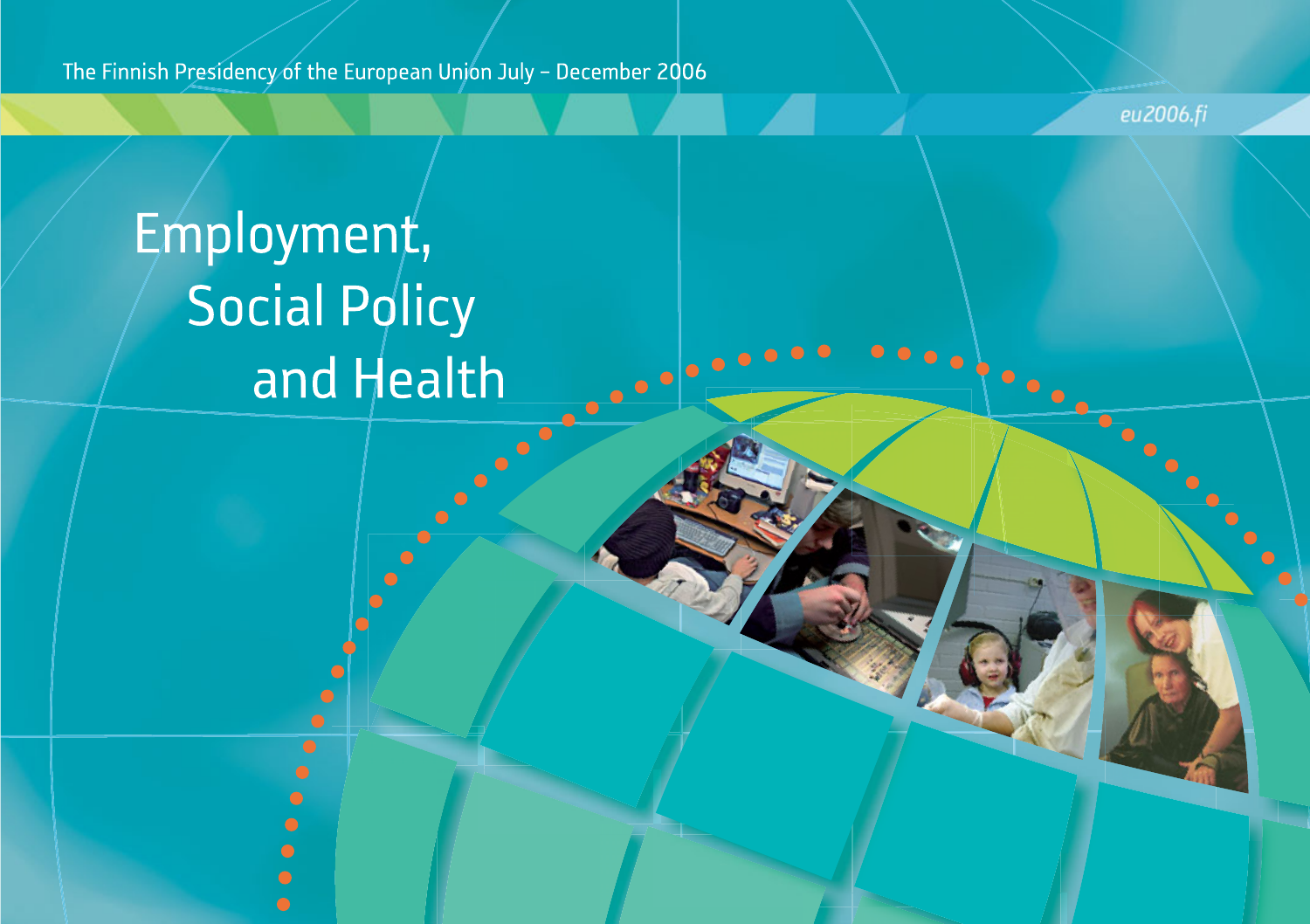Brochures of the Ministry of Social Affairs and Health 2006:9eng ISSN 1236-2123 ISBN 952-00-2066-7 (paperback) ISBN 952-00-2067-5 (PDF)

ProinnoDesign University Printing House Helsinki, Finland 2006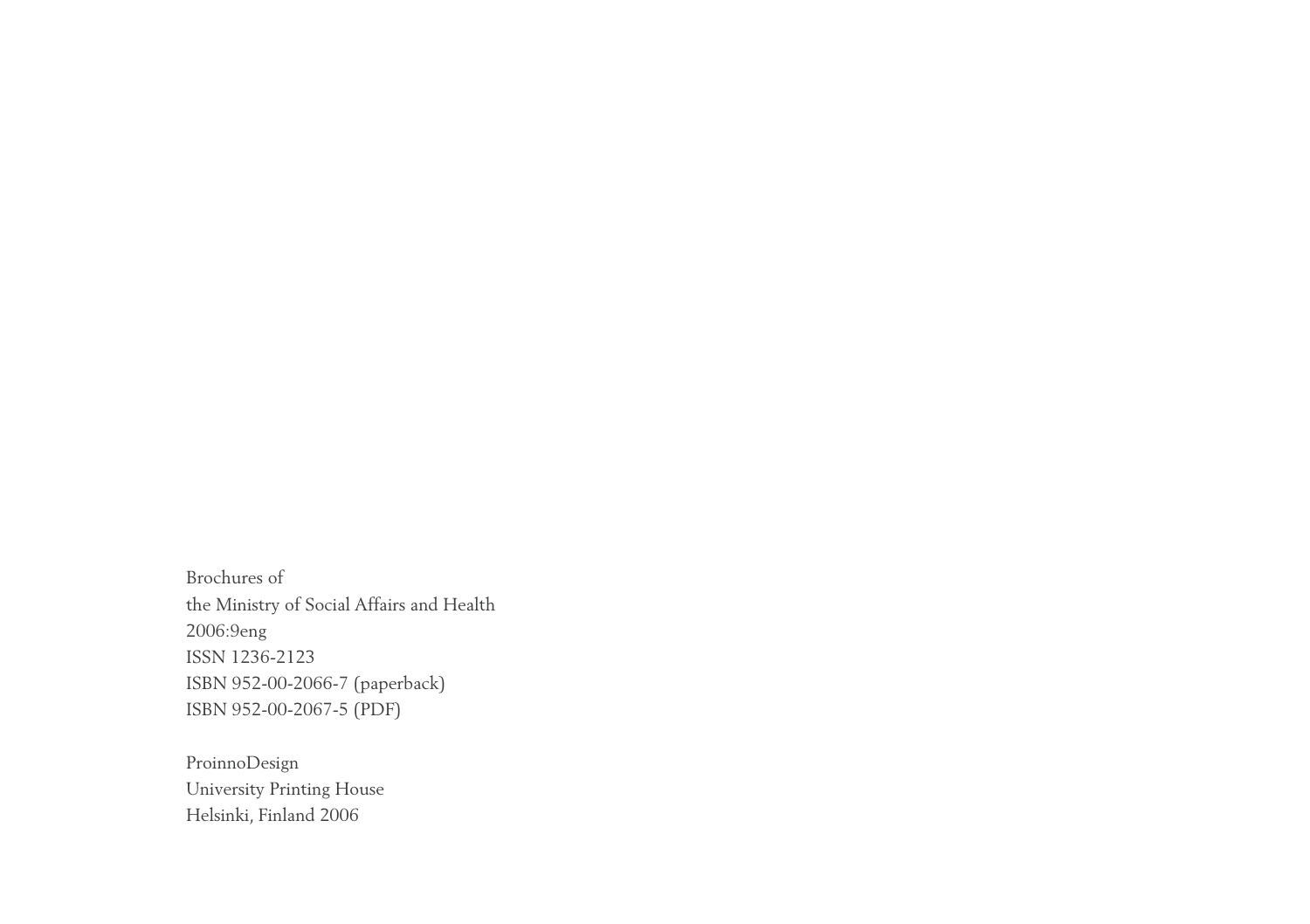

Photo ©Kari Rissa

### EMPLOYMENT, SOCIAL POLICY AND HEALTH

| Employment and social policy  6 |  |
|---------------------------------|--|
|                                 |  |
|                                 |  |
|                                 |  |
|                                 |  |

## TABLE OF CONTENTS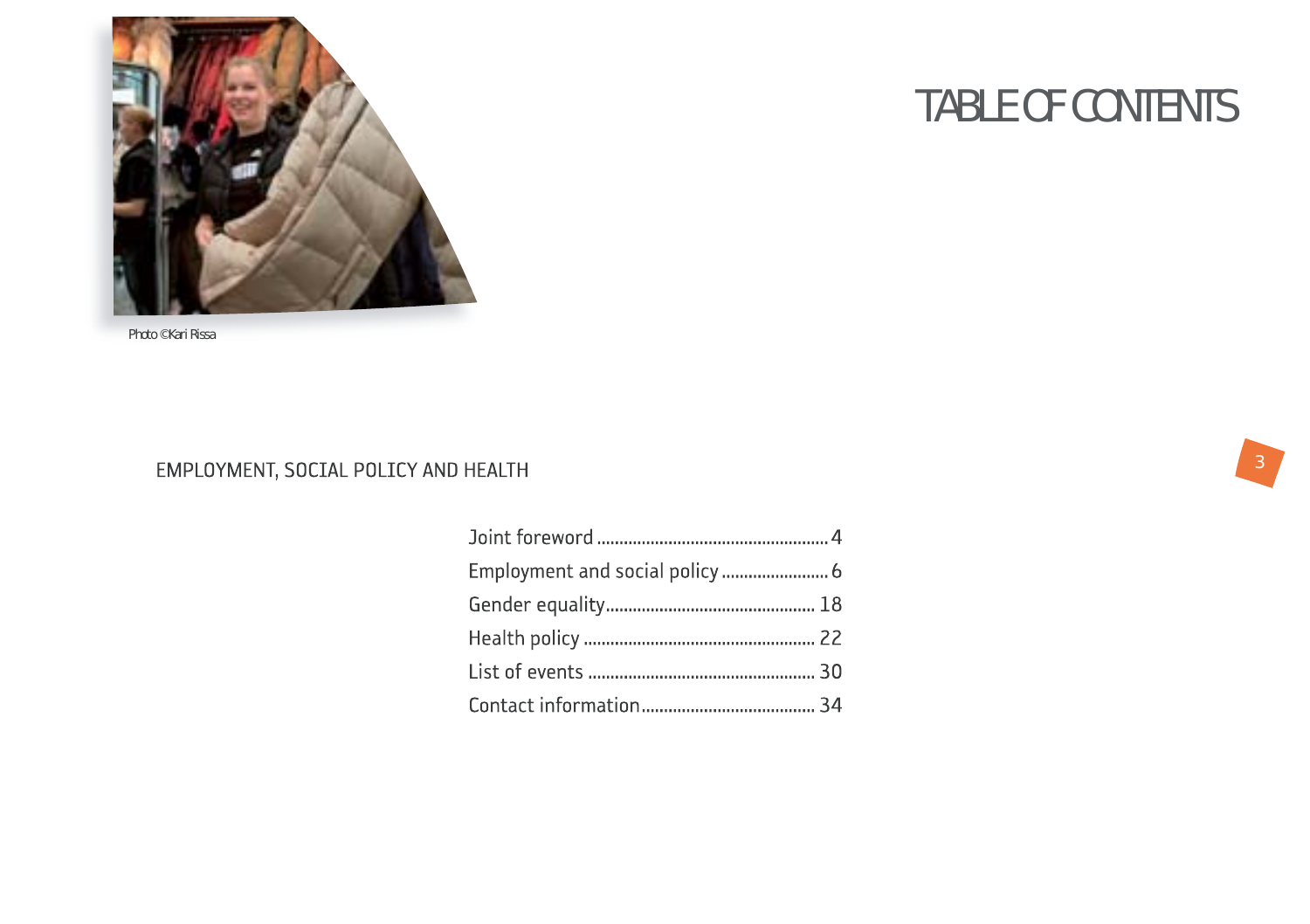### JOINT FOREWORD

The major challenge facing the European Union today is strengthening the Union's competitiveness and raising the employment rate. Finland does not feel that a strong competitive position and good social security are mutually exclusive. On the contrary, the system in place in Finland and in the other Nordic countries shows that a strong welfare state is, in fact, an element that promotes competitiveness. Globalisation should also be considered as an element that supports wellbeing and productivity. However, it also brings about challenges that can be reduced by investing in sustainable development. Adequate attention should be paid to the management of changes induced by globalisation.

The problems and challenges are highly similar in all Member States of the European Union. To respond actively to the challenges that globalisation, technological developments and the ageing population present we must work to make the employment, social and health policies tools that will support social change. Any single sector or Member State alone cannot provide a sufficient solution. To manage change, co-operation between governments, social partners and the civil society is essential.

Although the longer life expectancy is a major accomplishment for the European societies, the changes it inevitably involves require measures from the Member States that cover a range of issues from social reforms and equality policy to immigration issues.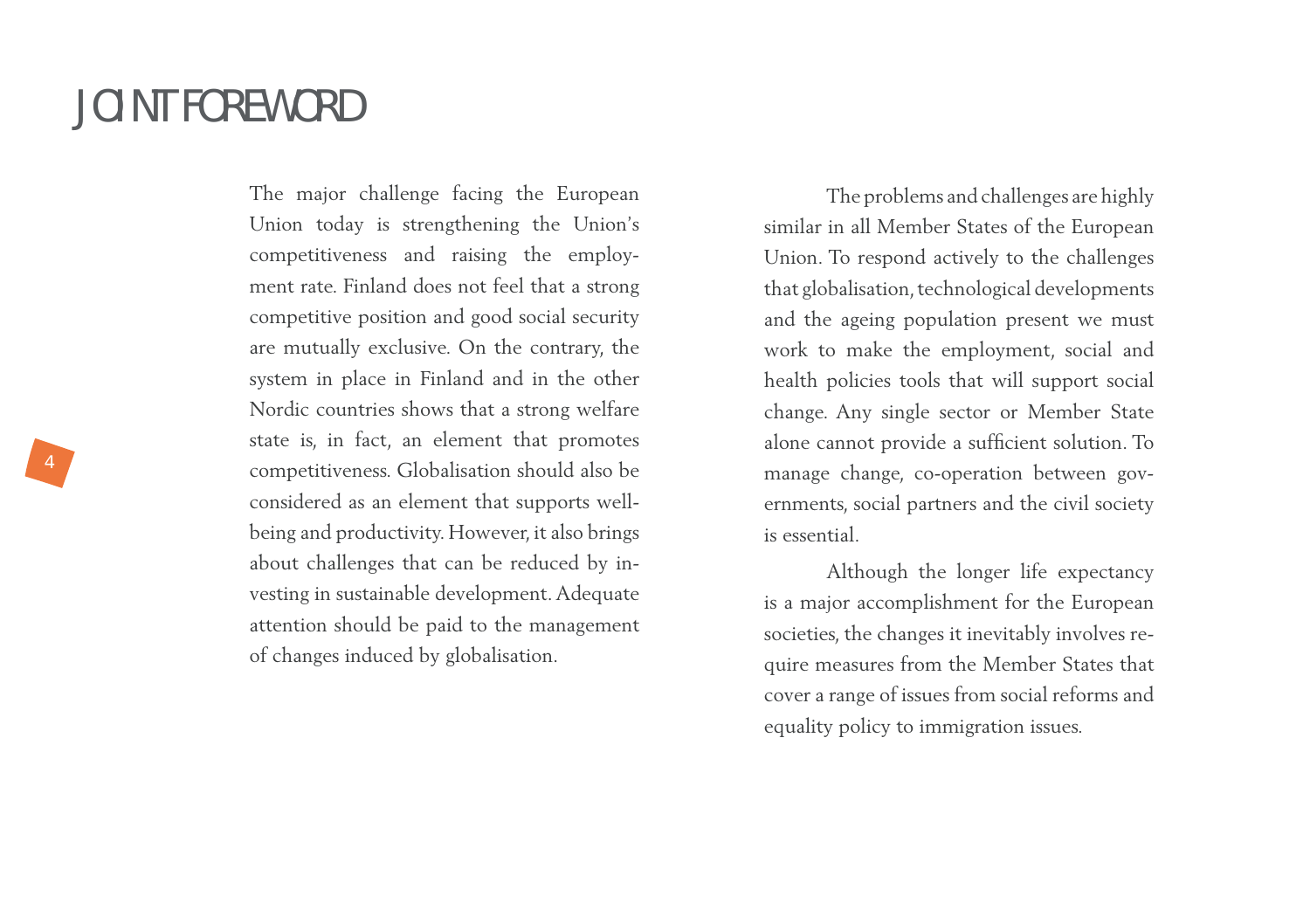We believe that extensive social security, comprehensive promotion and protection of health, as well as improvements in working life and caring for the disadvantaged will represent a key asset for the Union.

We would like to wish our colleagues in the employment, social policy and health sectors productive co-operation during our Presidency. It is only by working together that we can achieve results that will bring a better future for the European Union.



Tarja Filatov Tuula Haatainen Liisa Hyssälä

Minister of Health and Social Services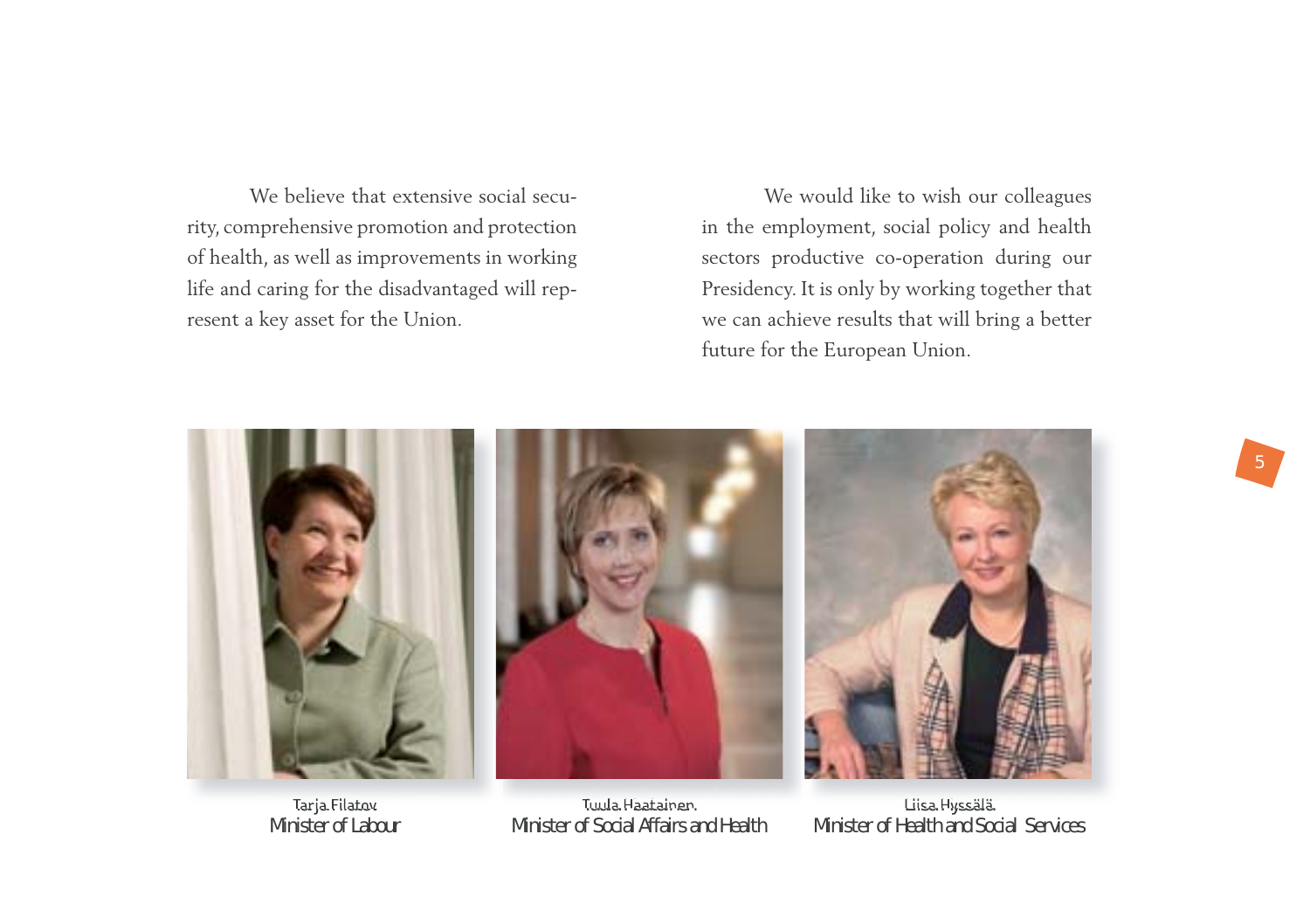### EMPLOYMENT AND SOCIAL POLICY

6



### RESPONDING TO GLOBALISATION AND DEMOGRAPHIC CHANGES

One of the key themes during the Finnish Presidency of the European Union is Europe's success in global competition. In employment, social policy and health issues our key theme will be responding to the challenges of <sup>g</sup>lobalisation and demographic changes; this is the main theme of the informal meeting of the Ministers of Employment, Social Policy and Health to be held in Helsinki from 6 to 8 July 2006. Finland will exceptionally invite Ministers from three sectors to an informal meeting to discuss the same topic. All three sectors will be reviewed in such a way as to ensure that the gender perspective is mainstreamed in the discussions.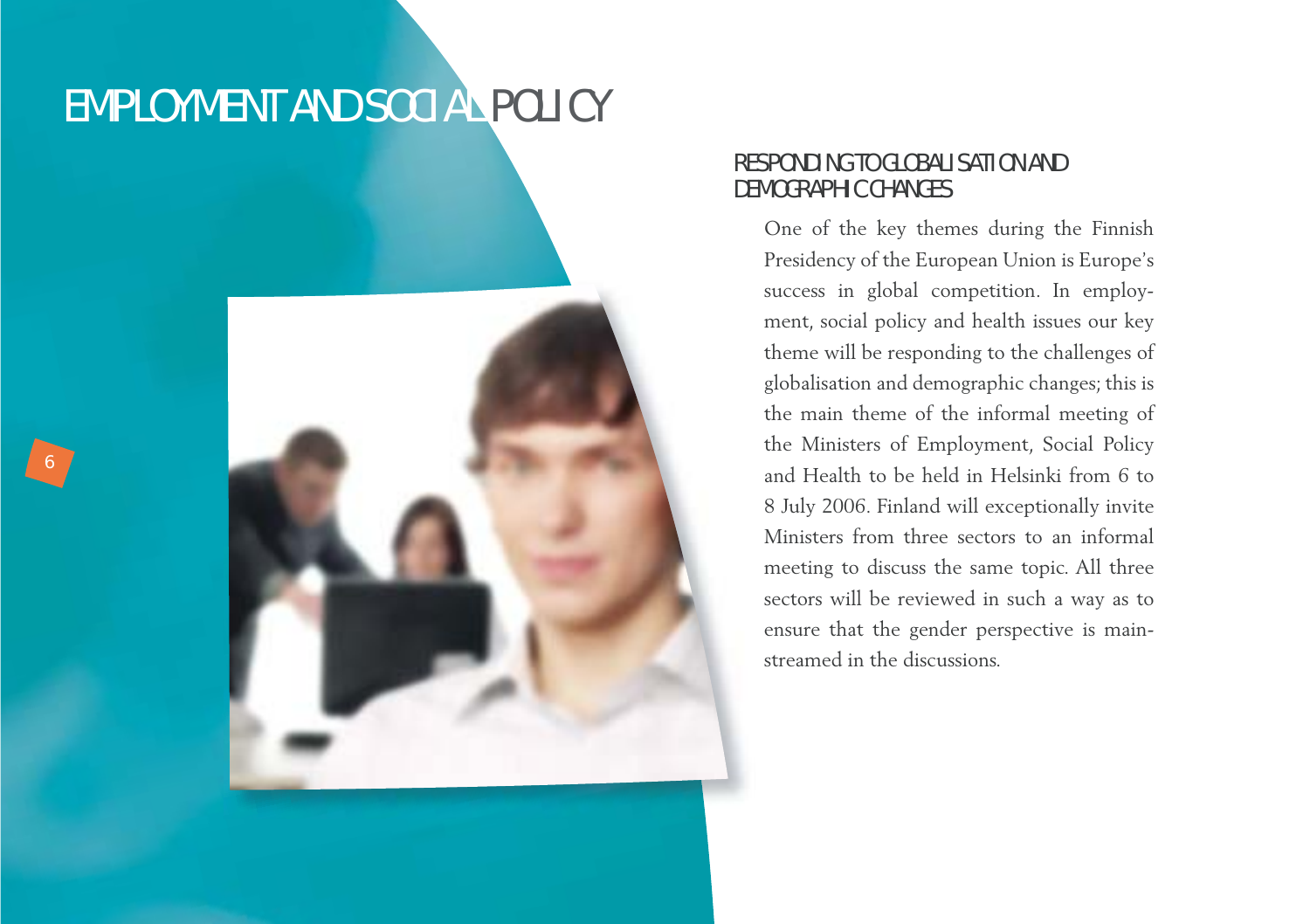Finland is expecting a communication from the Commission concerning demographic challenges. To respond to the challenges, the Presidency wishes to promote the following important policy instruments:

#### » *Improvements in working life to raise labour productivity*

The welfare and wellbeing of our continent require sustainable and rapid economic growth, which in turn requires that the employment rate be raised. As the European population ages, more attention must be paid to labour productivity.

To improve labour productivity, more emphasis must be placed on improving the quality of working life. The quality of work will improve when employees are empowered to influence what they do. Other ways to improve the quality of work include developing working methods and the way work is organised in the workplace. The objective is to enhance job satisfaction and employee commitment. Development measures will support employment and will encourage em<sup>p</sup>loyees to remain longer in working life. This goal can be reached through co-operation in the Community, among member states and among the social partners.

It is also important to share best practices in order to make information on tried and tested development measures available to as many workplaces as possible.

7

#### » *Making work more attractive: a way to prolong working life*

Over the past ten years, the member states of the European Union have made extensive reforms of their legislations regarding the social income transfers and service systems. The purpose of these reforms is to prolong working life and to postpone retirement. At the same time, measures have been taken to ensure equal opportunities and rights for men and women in working life.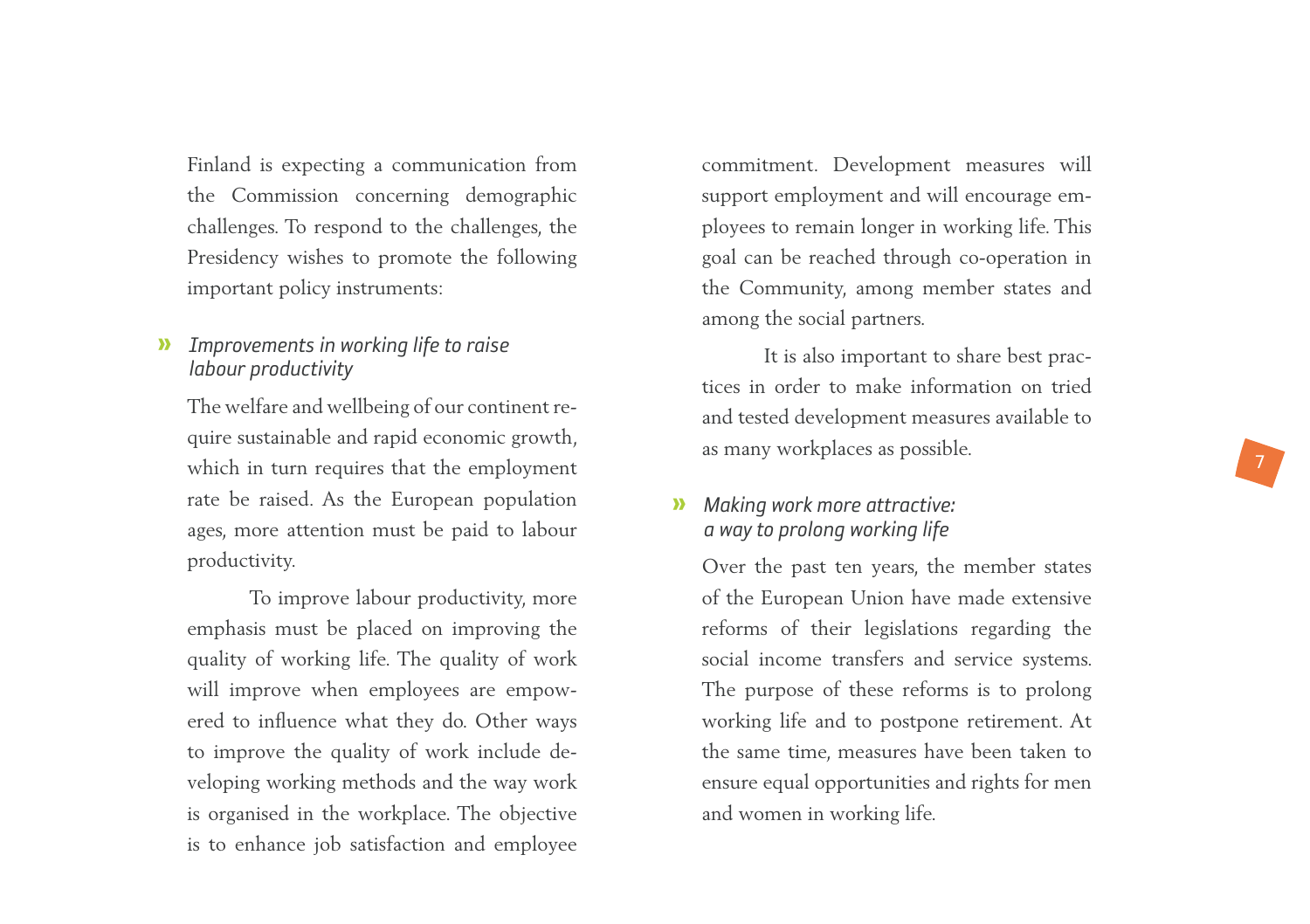Some of the key measures aimed at postponing retirement are incentives included in the accrual of pension security and other forms of social security offered to individuals and organisations. Besides financial incentives, it is equally important to maintain and improve the work ability and functional capacity of personnel and to promote active ageing.

#### » *Better reconciliation of work and family life crucial*

Starting a family is a major turning point in life, and it is connected in two ways to the relationship between the individual and the labour market. On the one hand, the timing of starting a family depends on the nature of the individual's employment relationship, and on the other hand it determines the individual's attachment to the labour market. Co-operation between member states and the exchange of experiences should be utilised to offer people first and foremost the opportunity for starting a family as well as a favour-



able environment for doing so. Furthermore,<br>functional and individual care services should<br>be created to enable career continuation.<br>The reconciliation of work and family life<br>should be more widely supported by means<br>of va ily members. Efforts should also be made to encourage men to participate in the everyday life of families as equal partners.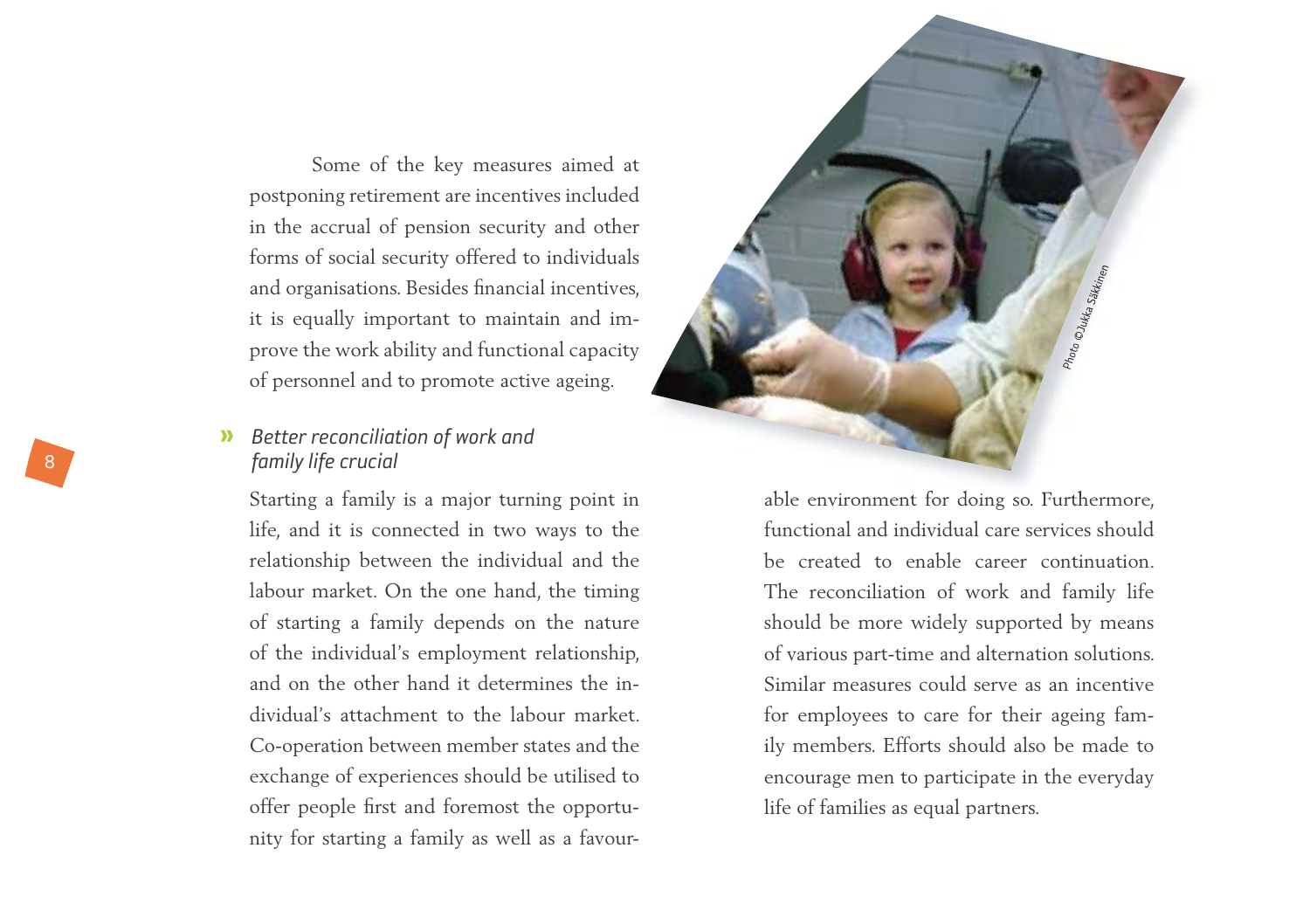### EMPLOYMENT POLICY

In accordance with the decisions made by the European Council this spring, Finland aims during its Presidency to start a discussion on the productivity and quality of work. Finland will also continue the discussion started during the Austrian Presidency on the balance between flexibility and security in working life. The Presidency will emphasise improvements in the quality of working life as a means to raise the employment rate, to secure the availability of workforce, to promote adaptability in companies and to improve productivity. The objective is to consider ways of increasing productivity in different workplaces and to exchange experiences of measures planned or implemented by member states or social partners.

Global economic competition and the ageing of the population underline the significance of an active labour policy. It is increasingly important to promote the movement of labour force from low productivity jobs to new, higher productivity jobs.

The productivity and quality of work will be discussed at the informal meeting of the Ministers of Employment, Social Policy and Health to be held in Helsinki between 6 and 8 July 2006 and the preceding meeting between the Social Partners and the Presidency Troika (Finland, Germany and Portugal) on 6 July. Elements being reviewed for their ability to promote labour productivity, employment rate and competitiveness include effective organisation of work and employee motivation, the significance of social innovations at the workplace for the introduction of new technologies, labour force skills development and active labour market policy.

These themes will also be discussed at the informal meeting of the Em<sup>p</sup>loyment Committee and at the Towards Higher Productivity and Better Employment Conference to be held in Espoo between 16 and 17 October.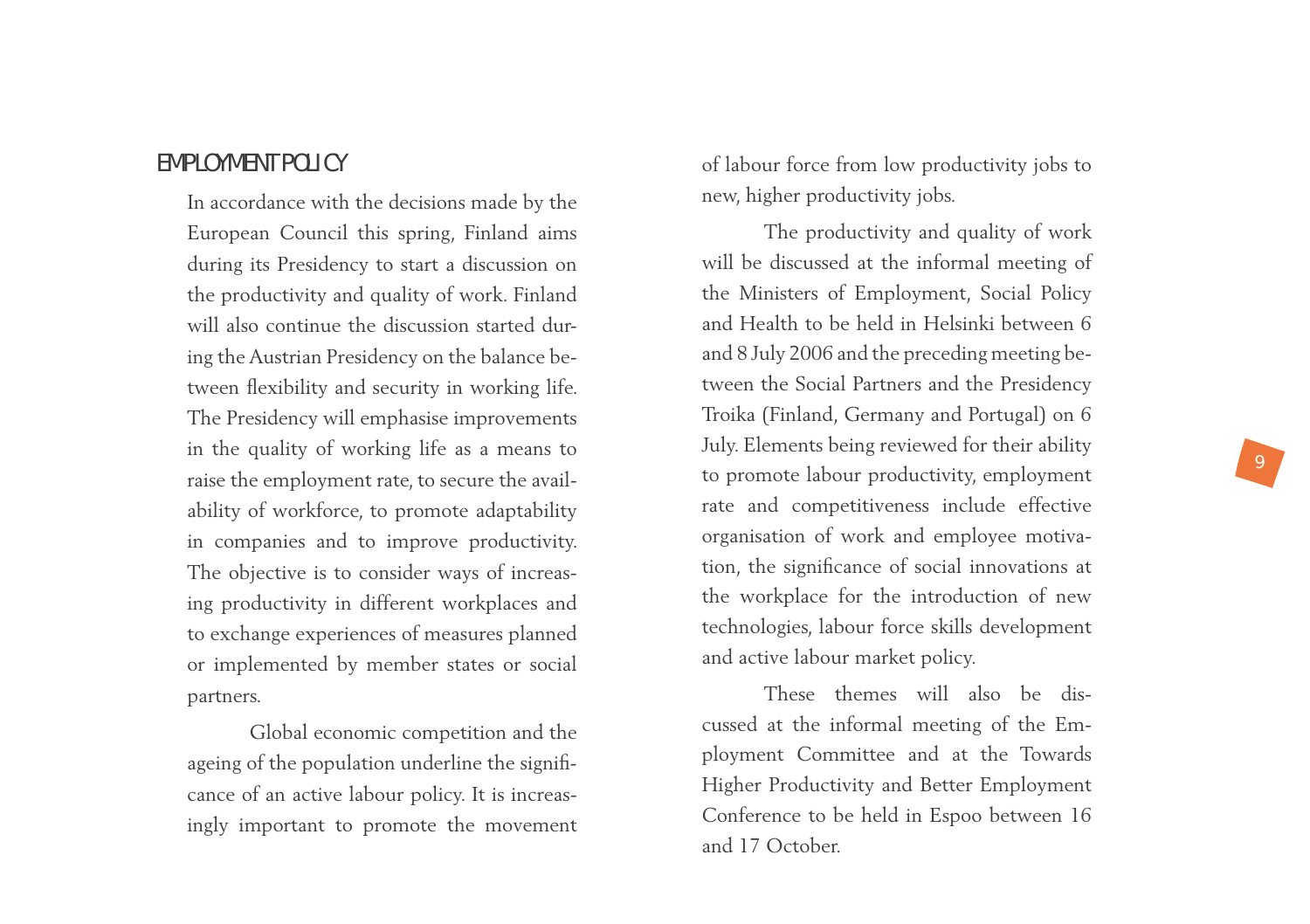The conference will focus on identifying ways of utilising interaction between different policy sectors to improve the productivity and quality of work. Other matters to be discussed include the employment of groups that are underrepresented in the labour market and of low productivity workplaces. Even though raising productivity will create new employment in the long term, the short-term impact of the rise in productivity requirements is unemployment for those employees who cannot be re-employed in higher productivity jobs. Special attention should therefore be paid to this group. The differences, similarities and impacts of the employment strategies drawn up by the EU, OECD and ILO will also be discussed at the conference.



Photo © Kari Rissa

In October 2006, the member states will submit their national reform programmes dealing with the implementation of the Lisbon Strategy on improving the competitiveness of the European Union and employment to the European Commission. During the autumn, the member states will review and discuss their reform programmes in the so-called Cambridge Review process. The Commission will approve its annual progress report before the end of December.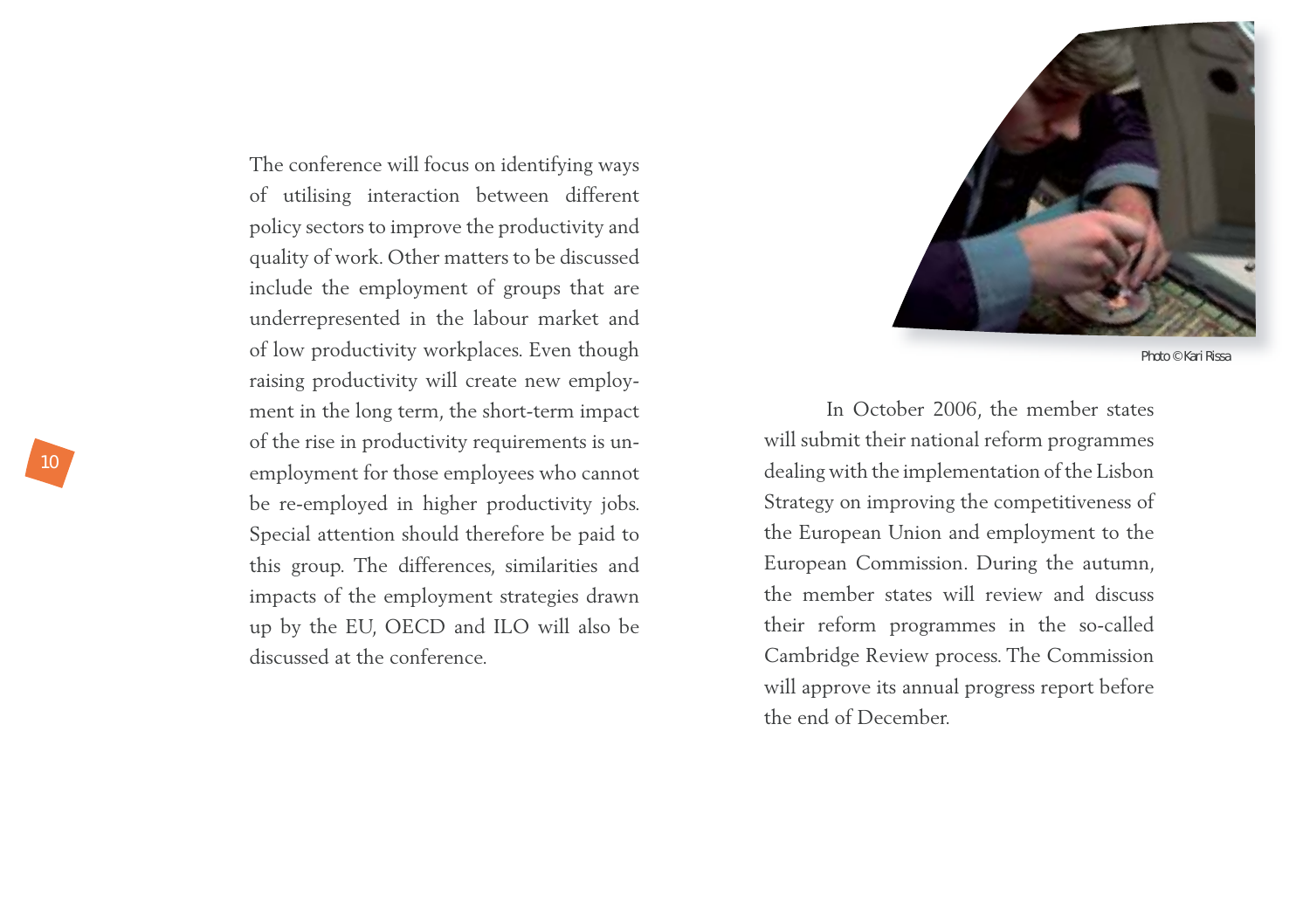### GLOBALISATION FUND

It is Finland's objective to reach a decision that will ensure equal treatment of all member states regarding the establishment of the European Globalisation Fund, so that the fund would be available towards the beginning of 2007. The purpose of the Fund is to support the re-employment of employees who have lost their jobs as a result of globalisation.

### DECENT WORK

Decent working conditions offer the framework for increasing labour productivity and for innovations, also in the developing countries. Work carried out by the EU, the International Labour Organisation (ILO) and other international organisations offer the EU member states and Social Partners a channel for promoting decent working conditions, labour productivity, and innovations in lowproductivity countries. Finland aims to start a discussion regarding the ways in which the EU can promote decent work globally, basing it on the Commission Communication on decent work.

The accelerating change in the global division of labour has proved difficult to manage. It has become easier to relocate production from one country to another. Also production costs have decreased. But the benefits of this new flexibility are unevenly distributed. The majority of developing countries and an increasingly large number of developed industrial countries have been unable to adjust their competence and production in a way that would allow them to utilise the employment potential available in the global market. For the EU, the key issue is how to maintain competitiveness that relies on competence and innovation in a new situation, while all the time maintaining the quality of working life.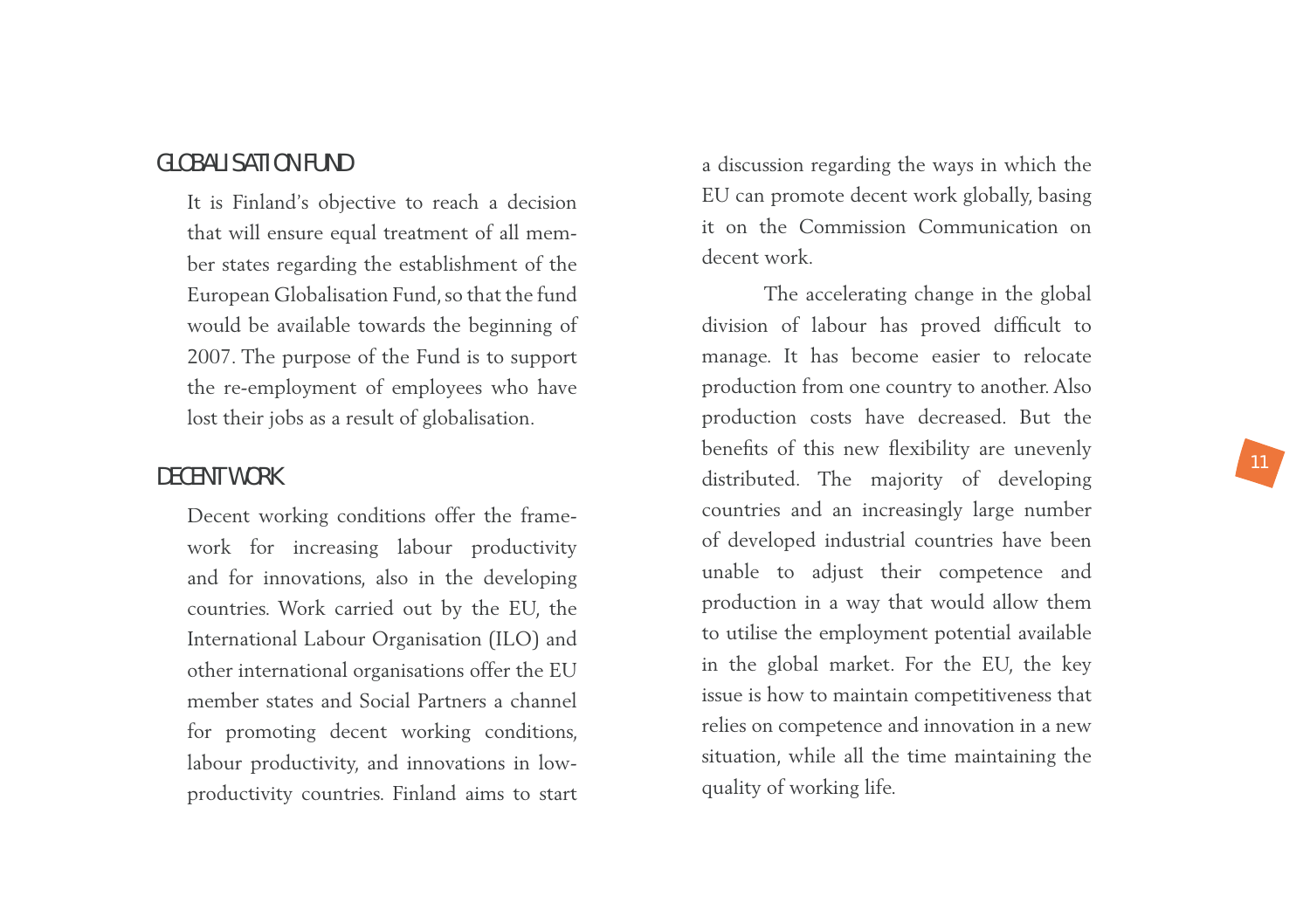The positive interaction between decent work and labour productivity is also stressed in the International Labour Organisation's Employment Report for 2004–2005, and in the EU Commission's Communication on decent work. Decent work is also one of the issues discussed in the report of the World Commission on the Social Dimension of Globalisation chaired by President of Finland, Tarja Halonen.

### LABOUR LAW

The key objective for Finland in terms of working life regulation is the revision of the Working Time Directive. As a part of the overall settlement, it is important to accept regulation that will contribute to ensuring the availability of doctors in member states.

During the Finnish Presidency, the Commission will issue a Green Paper on the future of labour law. The paper will deal with new working methods and flexicurity in the

labour markets. It is Finland's objective to provide the member states and European Social Partners with the opportunity to exchange views on this theme.

During the Finnish Presidency, the debate on the supervision of the terms of employment of posted workers will continue. The Commission issued guidance on the application of the Directive addressing the posting of workers in April this year.

To improve the position of temporary agency workers in Europe, Finland is prepared to start a discussion on a possible new proposal by the Commission for a directive on temporary agency work. The objective is to provide temporary agency workers with consistent protection in all member states.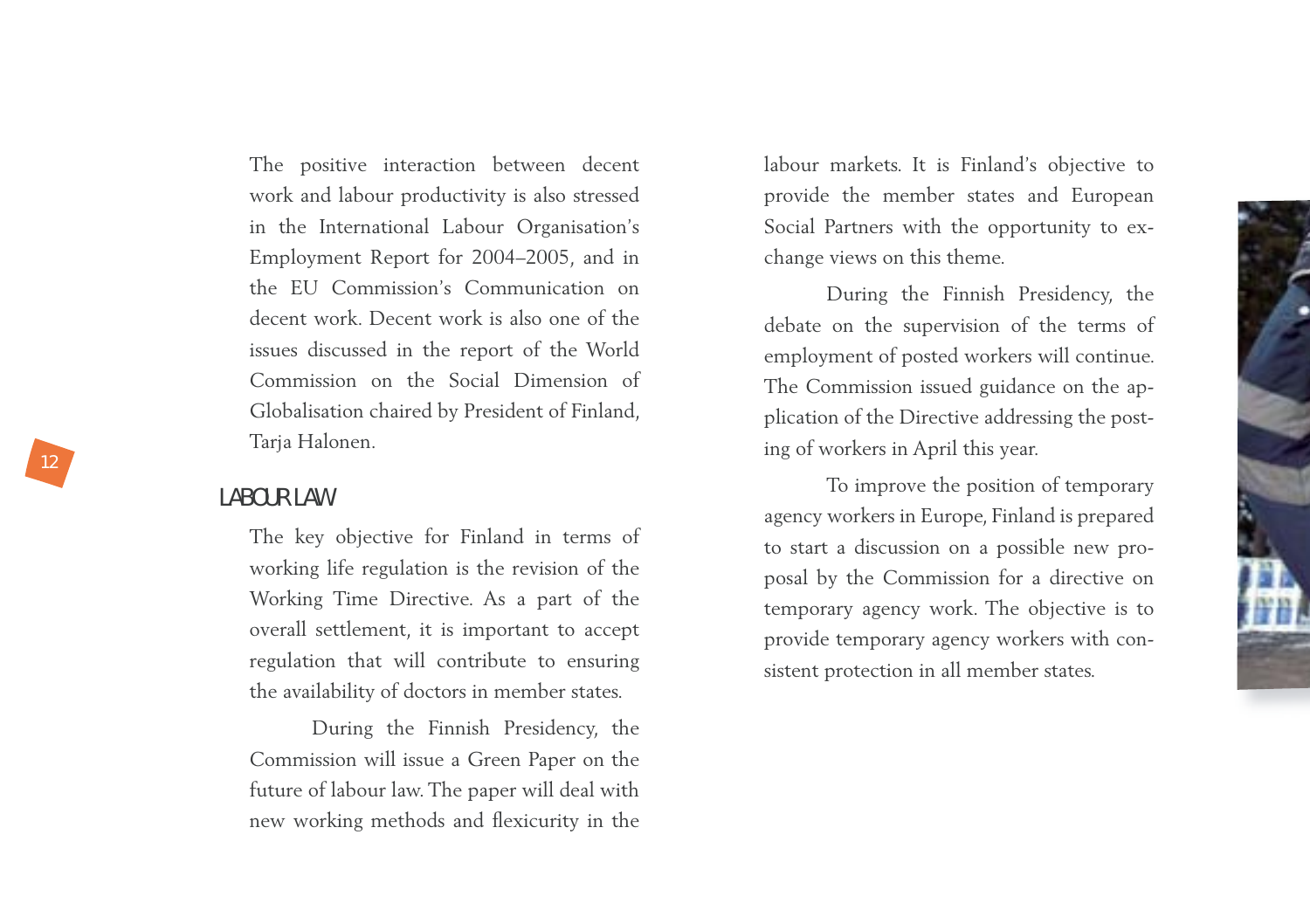

Photo © Kari Rissa

### HEALTH AND SAFETY AT WORK

During the Finnish Presidency, the Proposal for a directive amending and simplifying procedures in existing health and safety directives will very likely be discussed. According to the Commission's draft proposal, the Member States should submit reports to the Commission every five years on the practical implementation of the framework Directive on health and safety at work and the special directives issued pursuant to it. Finland wants to promote simplified occupational health and safety legislation and wants to see rapid discussion and approval of the Proposal for a directive.

During the Presidency, the Commission will give a Communication on a new Community strategy on health and safety at work for 2007–2012. Finland is determined to actively pursue the preparation and implementation of the strategy.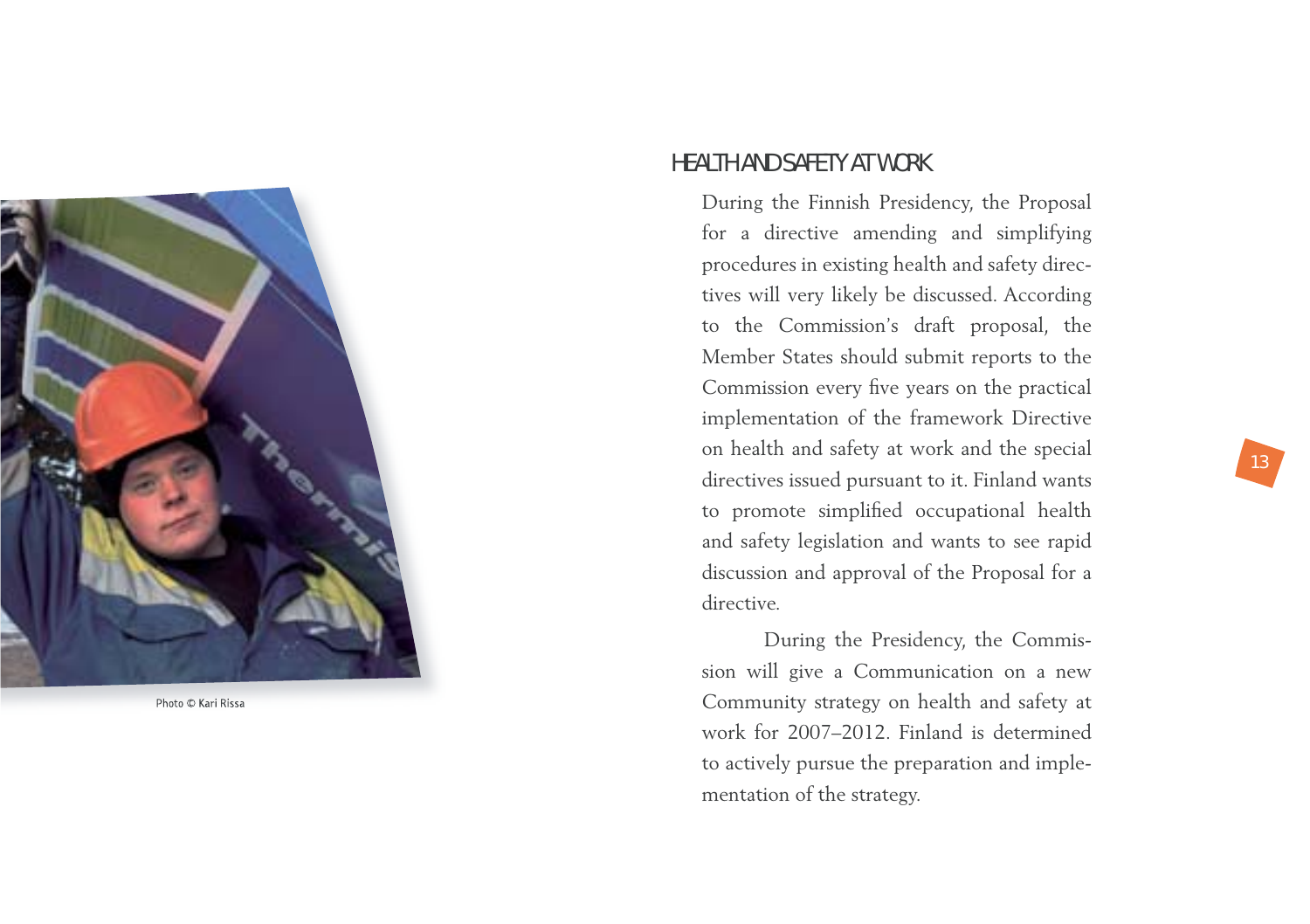Photo © Susanna Mäki

14

### SOCIAL PROTECTION

In March 2006, the EU Member States approved the streamlined operating model under the Open Method of Coordination for co-operation in the field of social protection and cohesion. Member states will submit a joint report on poverty and social exclusion, pensions as well as health and long-term care for 2006–2008 to the Commission by mid-September. Attention should be paid to implementing the Lisbon Strategy objectives and to identifying more efficient and effective working methods at the national level.

Equal attention should be paid to employment, financial and social policy issues in the national preparation of the Lisbon Strategy. Economic growth and public finances must have solid foundations to allow us to promote social cohesion. It should also be recognised that social cohesion supports economic growth. The promotion of social inclusion must remain one of the cornerstones of the Lisbon Strategy in the future, too.

During the Finnish Presidency, a highlevel conference on social protection will be held between 9 and 10 November under the title "EU's Evolving Social Policy and National Models – Seeking a New Balance". The conference focuses on studying the opportunities and fringe conditions of European co-operation in the field of social policy, and on establishing a balance between the national models.

The Commission has designated 2006 a special theme year for mobility of workers. Measures to promote this topical theme during the Finnish Presidency of the European Union include removing legislative obstacles to free movement. Among the measures to be discussed are the co-ordination of social security systems and the portability of supplementary pension rights.

Council Regulation 883/2004 on the co-ordination of social security systems will replace the existing co-ordination regulation 1408/71. The Commission issued its proposal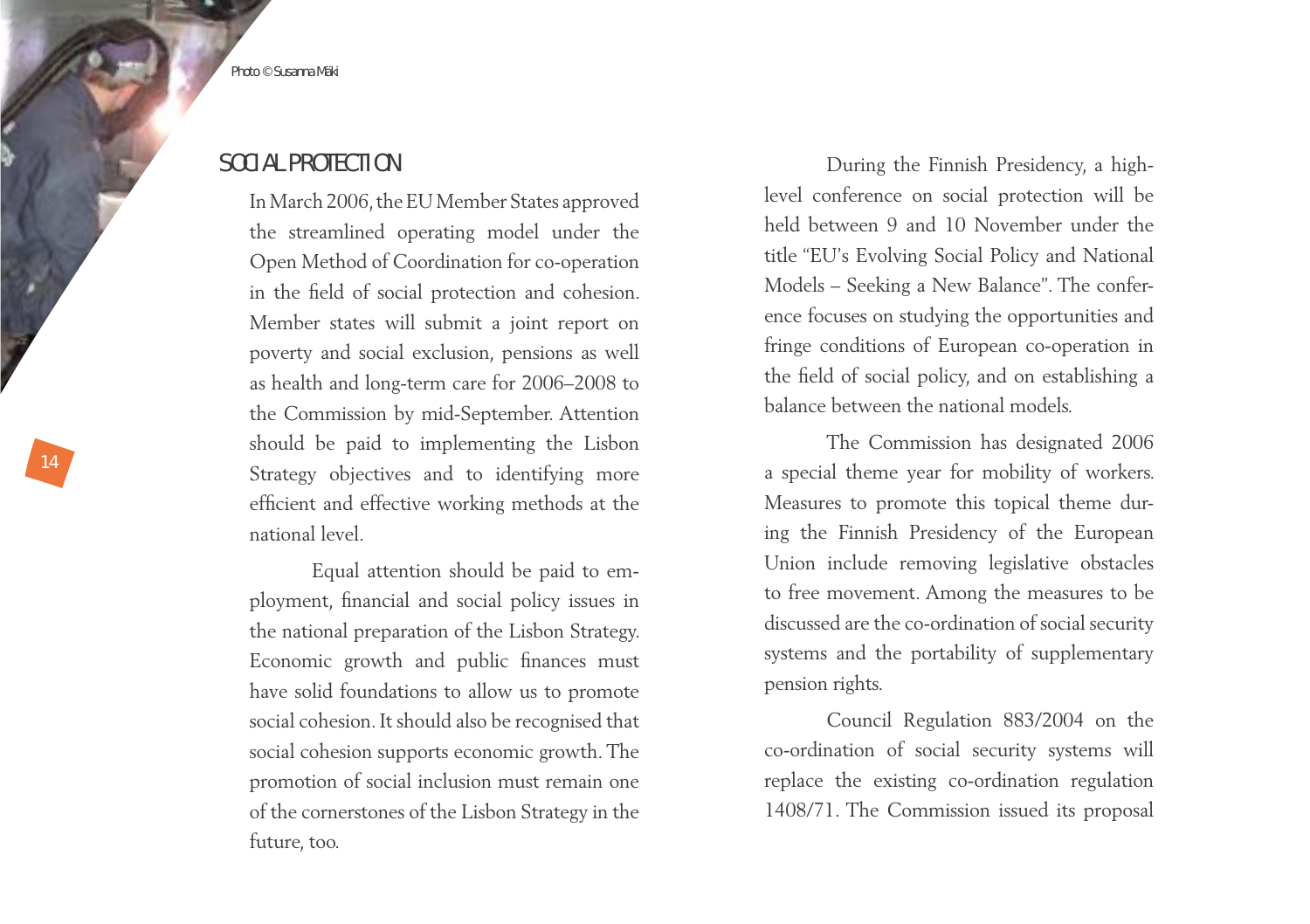for an implementing Regulation on 31 January 2006. Titles I and II (General Provisions and the Determination of the legislation applicable) were discussed during the Austrian Presidency. During the Finnish Presidency, discussion will continue from Title III (Provisions related to benefits) and every effort will be made to have section IV (Pensions) discussed. The proposed Annex XI to Regulation 883/04 contains the special regulations for the application of Member States' legislations. Finland intends to continue the discussion of the proposal parallel with the implementing Regulation. Finland's objective is to establish a partial general approach at the EPSCO Council.

The Commission's Proposal for a Directive on the portability of supplementary pension rights concerns the retaining of pensions supplementing statutory pension schemes upon the termination of employment. The objective is to promote free movement of peo<sup>p</sup>le by removing obstacles to mobility, which current supplementary pension schemes may entail. Key issues remaining open were charted in the Presidency's progress report during the Austrian Presidency. Further work should focus on establishing a balance between employee rights and securing the functioning of sup<sup>p</sup>lementary pension schemes. Finland aims to find alternative solutions to the key issues that are currently open. The objective is to conduct a policy debate and possibly reach a political agreement in the EPSCO Council.

A specific programme for the prevention of violence (Daphne) has been set up within the proposal for the establishment of a General programme on "Fundamental Rights and Justice" for the period 2007–2013. This proposal for the anti-violence programme will be discussed during the Finnish Presidency as a social issue with the objective of finalising the discussion.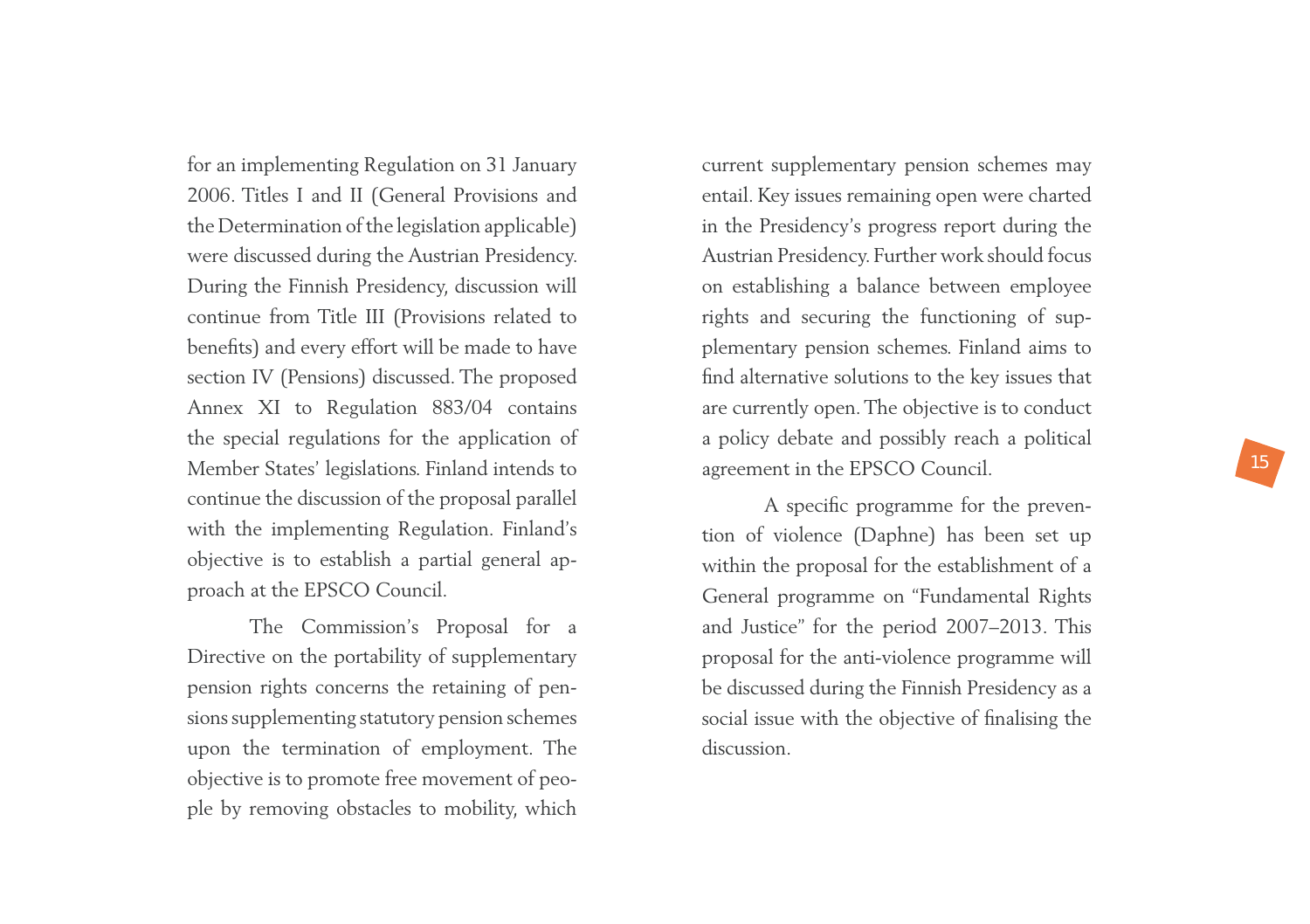### SOCIAL INCLUSION

The purpose of the EU action programme against social exclusion was to support co-operation between member states in their efforts to understand poverty and social exclusion, and to provide for the exchange of information and experts. Within the framework of Open Method of Co-ordination, peer assessment, research and seminars have been organised and various development projects have been supported. Both national and European organisations and their networks have given a significant input to the implementation of the programme.

A significant element of the action plan has been round table conferences organised annually together with the EU Presidency and the Commission. During the Finnish Presidency, the fifth European Round Table on Poverty and Exclusion will be held in Tampere between 16 and 17 October 2006, representing the final conference of the programme period. While eyes will already be turning to the upcoming Progress action programme period, the results achieved in the past period should be assessed.

### THE FUTURE OF SOCIAL SERVICES

The formulation of the Services Directive has evoked a lively debate on social services. At the end of April, the Commission issued a Communication on social services of general interest, in which it attempted to define social services as well as financial and non-financial services of general interest, and to identify criteria for assessing services of general interest.

The Member States will not be presented with any legislative reforms; instead, the Commission offers them a framework for defining operations of general interest and financial activities in the light of the Union's objectives and legal practice. The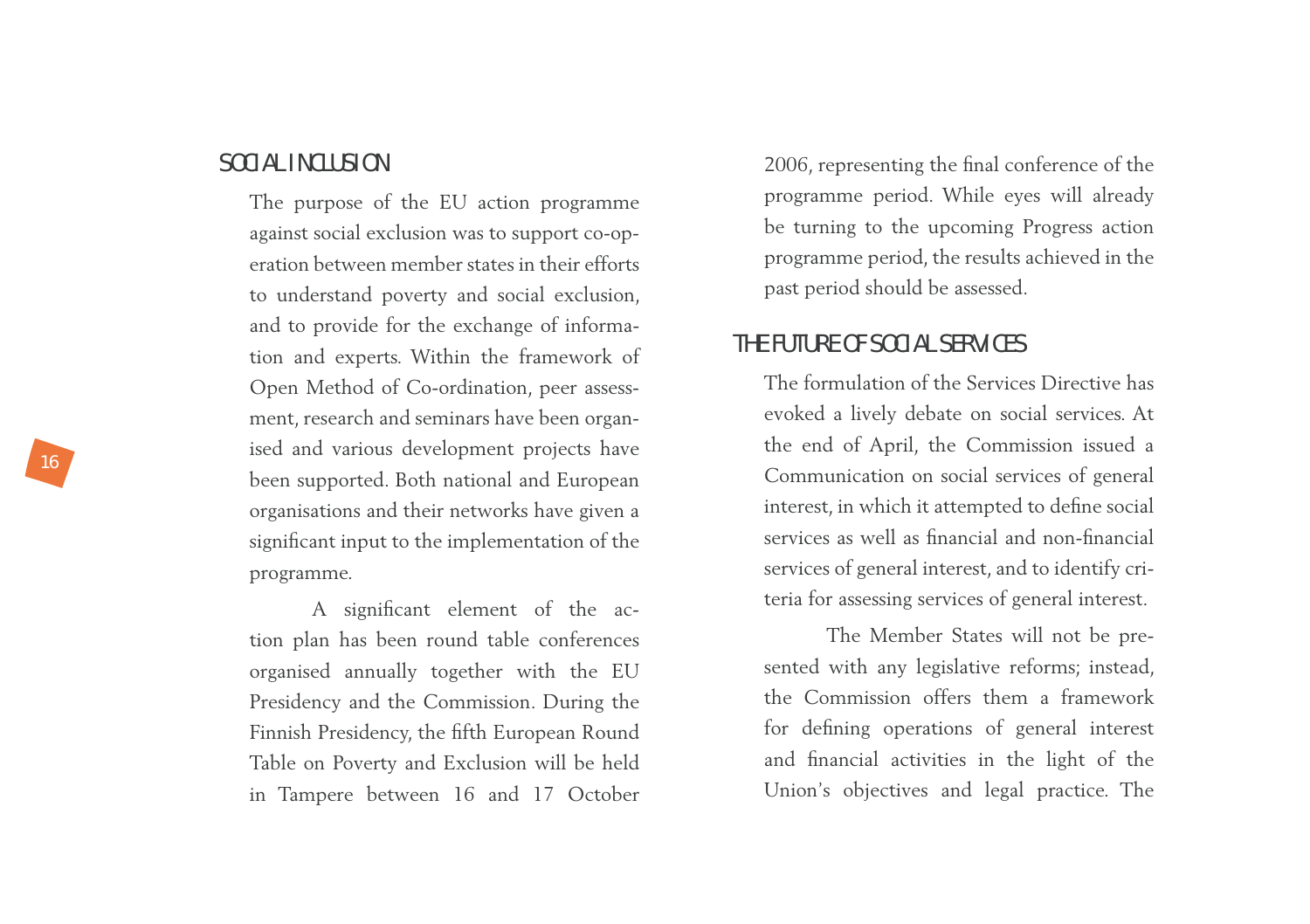framework remains partly open and will be defined in more detail during consultations the Commission will hold with various stakeholders, service users and member states.

Finland feels it necessary to clarify the objectives of the discussion that is taking place in the European Union concerning social services of general interest. It would be important to clarify the relationship between the national decision-making powers and the Community law regarding social and health services, particularly as regards the application of the EC internal market regulations and competition legislation. Before agreeing on any further action, the concepts of social services must be clarified and the interrelationships between various initiatives must be explored.



Photo © Tea Reijomaa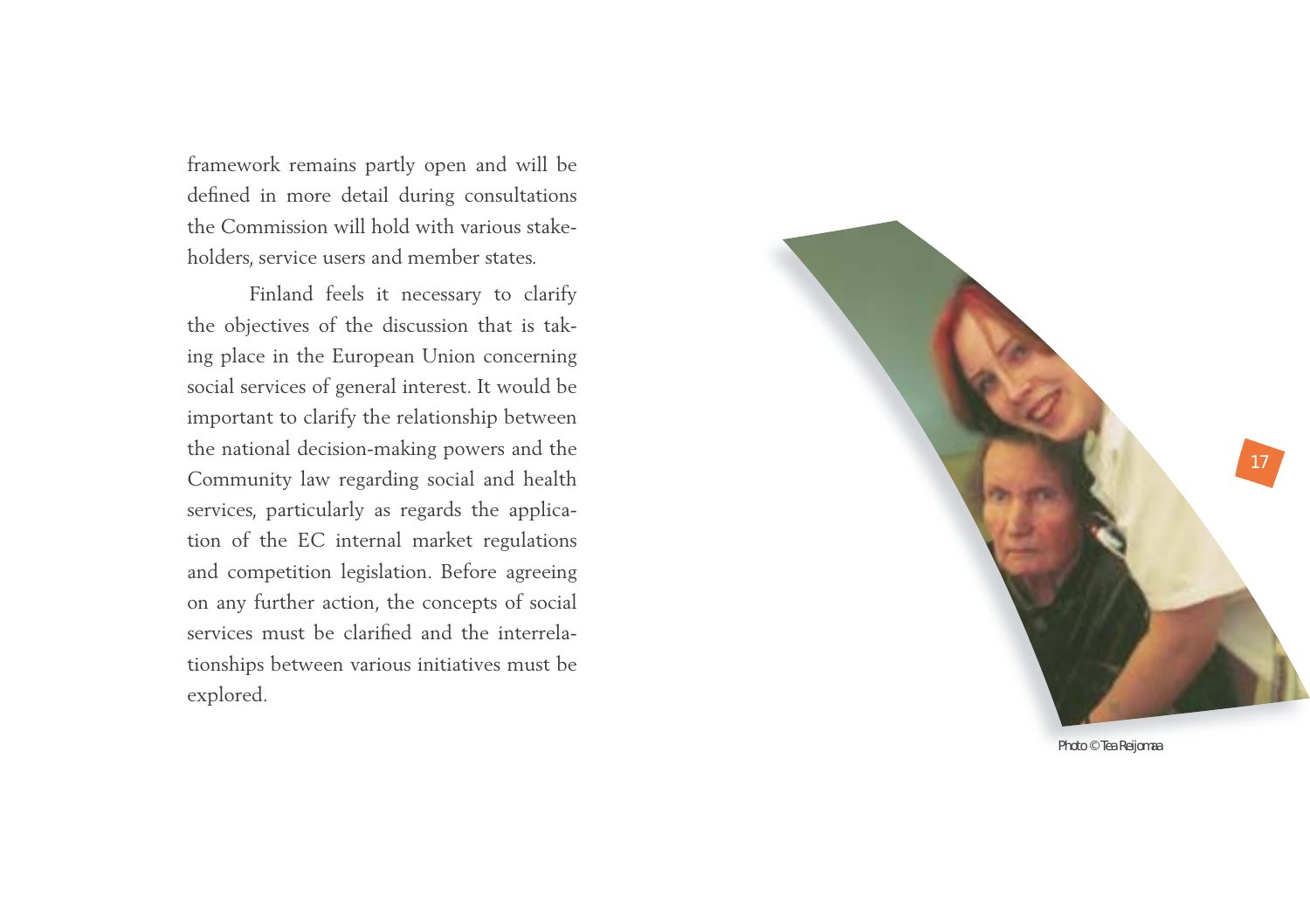### GENDER EQUALITY

18



### WOMEN AND POWER

Raising women's employment rate is an essential component in implementing the Lisbon Strategy objectives and in improving Europe's competitiveness ability. In many European countries, women are underrepresented in the labour market and often work part-time. The ageing of the population is another factor causing pressure to include women more extensively in the labour force. To pursue these objectives, it is crucial that women are also represented in decision-making bodies in politics and economic life.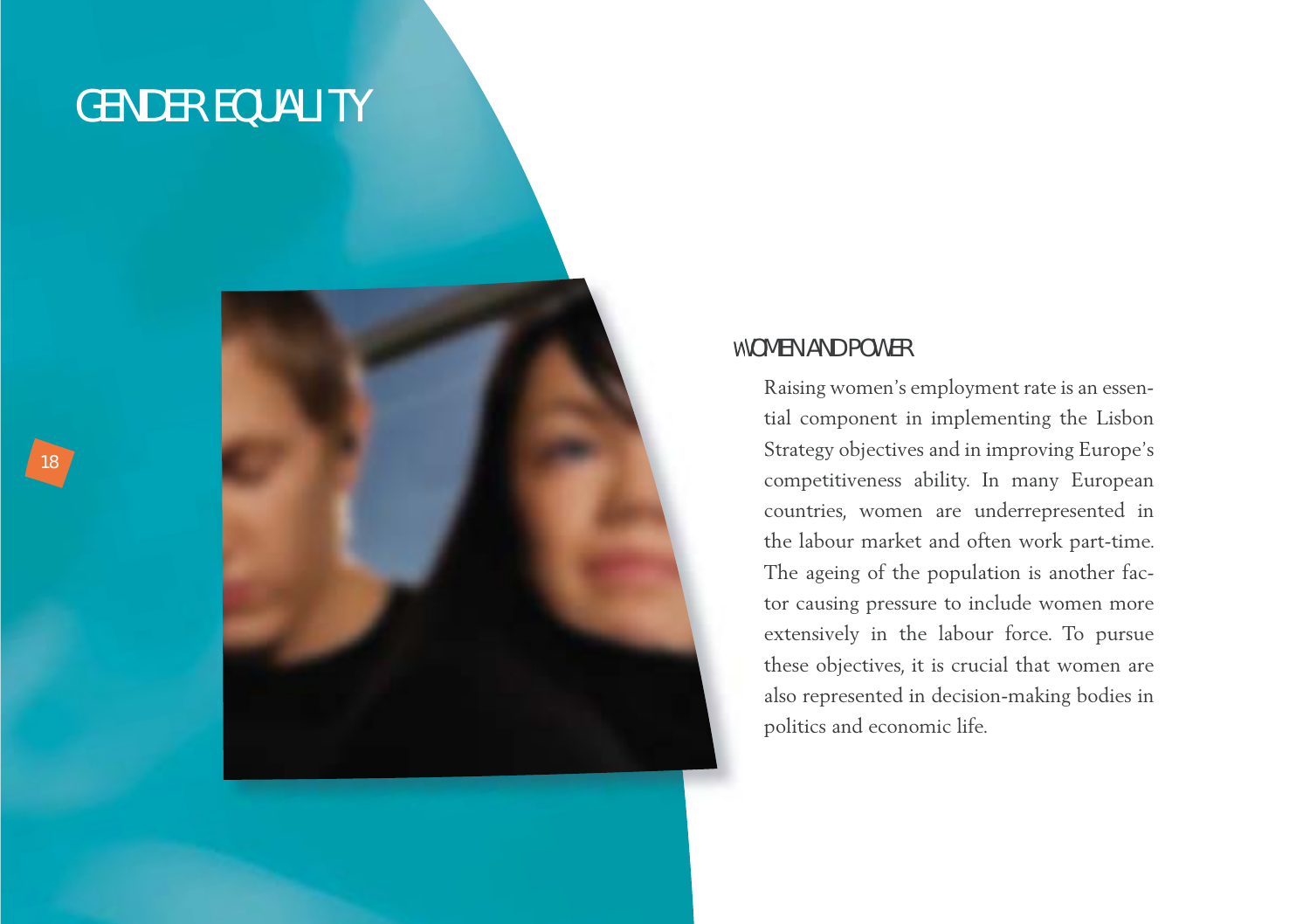

Finland's EU Presidency and the 100th anniversary of universal voting rights and eligibility for election in Finland coincide in 2006. Finland wants to celebrate this significant coincidence by organising an informal meeting of the EU Ministers responsible for gender equality in Helsinki between 6 and 7 October 2006 on the theme of "Women and Power". It is the Presidency's objective to bring new content to the debate at present in progress in the European Union regarding women's participation in political and financial decision-making. The subjects of debate include examples of national measures such as quotas that are designed to promote the equal participation of women and men in political decision-making, or the challenges and measures written into government programmes to promote women's participation in financial decision-making.

### MEN AND GENDER FOUAL LTY

Men and gender equality represents a new theme in gender equality policy that is gaining significance in the 21st century. The relationship between men and gender equality is mainly understood within the context of reconciling work and family life. The conference will approach this theme from a wider angle. The main focus will be on policy, on what has been done and what should be done about men and gender equality. All equality policy issues can be assessed from the perspective of how they relate to men. The purpose of the conference is to advance discussion on the reconciliation of work and family life, health, violence and education segregation with reference to the key theme.

Finland will host an expert conference on the theme of "Men and Gender Equality" between 5 and 6 October 2006. The objective is to activate and broaden the equality policy discussion in the different member states and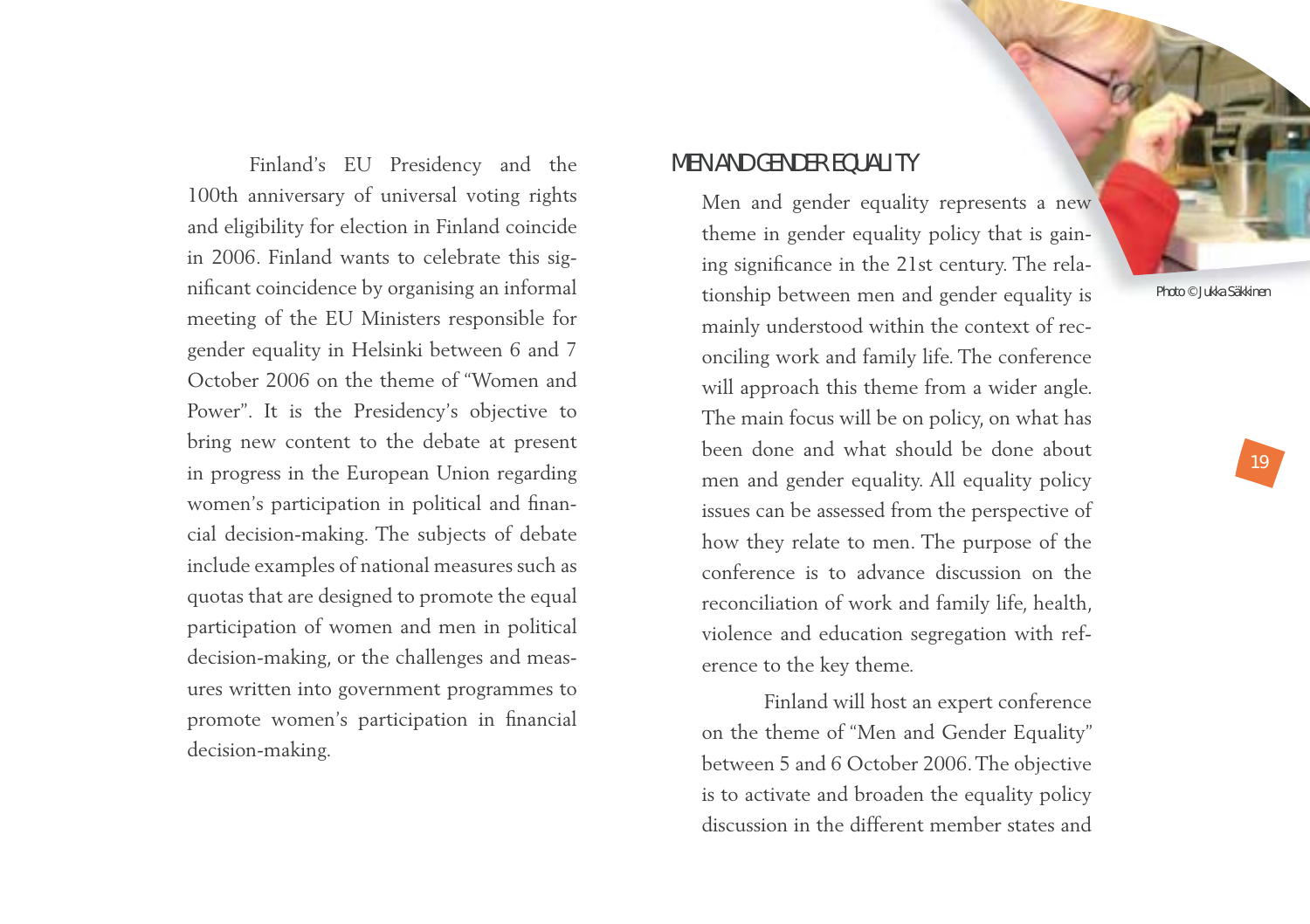at the EU level to give more attention to men in the discussion. Focusing on the actions and attitudes of men will at the same time help to improve the position of women. Further attention should also be paid to problems that affect men in particular.

There are no broad policy guidelines on this topic at the EU level. It is the aim of the Finnish Presidency to produce Council Conclusions on the basis of the results of the conference.

### EUROPEAN INSTITUTE FOR GENDER EQUALITY

Promoting equality requires an extensive knowledge base and exchange of information between various parties. The European Institute for Gender Equality, currently being established, will provide support to EU bodies, especially to the Commission and to the member states, for promoting equality between men and women in areas falling within the competence of the Community. The establishment of the Institute will support the work of EU-level bodies to further gender equality and will also help to make work on the national level more effective.

The Institute is scheduled to launch activities in early 2007. Finland's objective is to adhere to the schedule provided.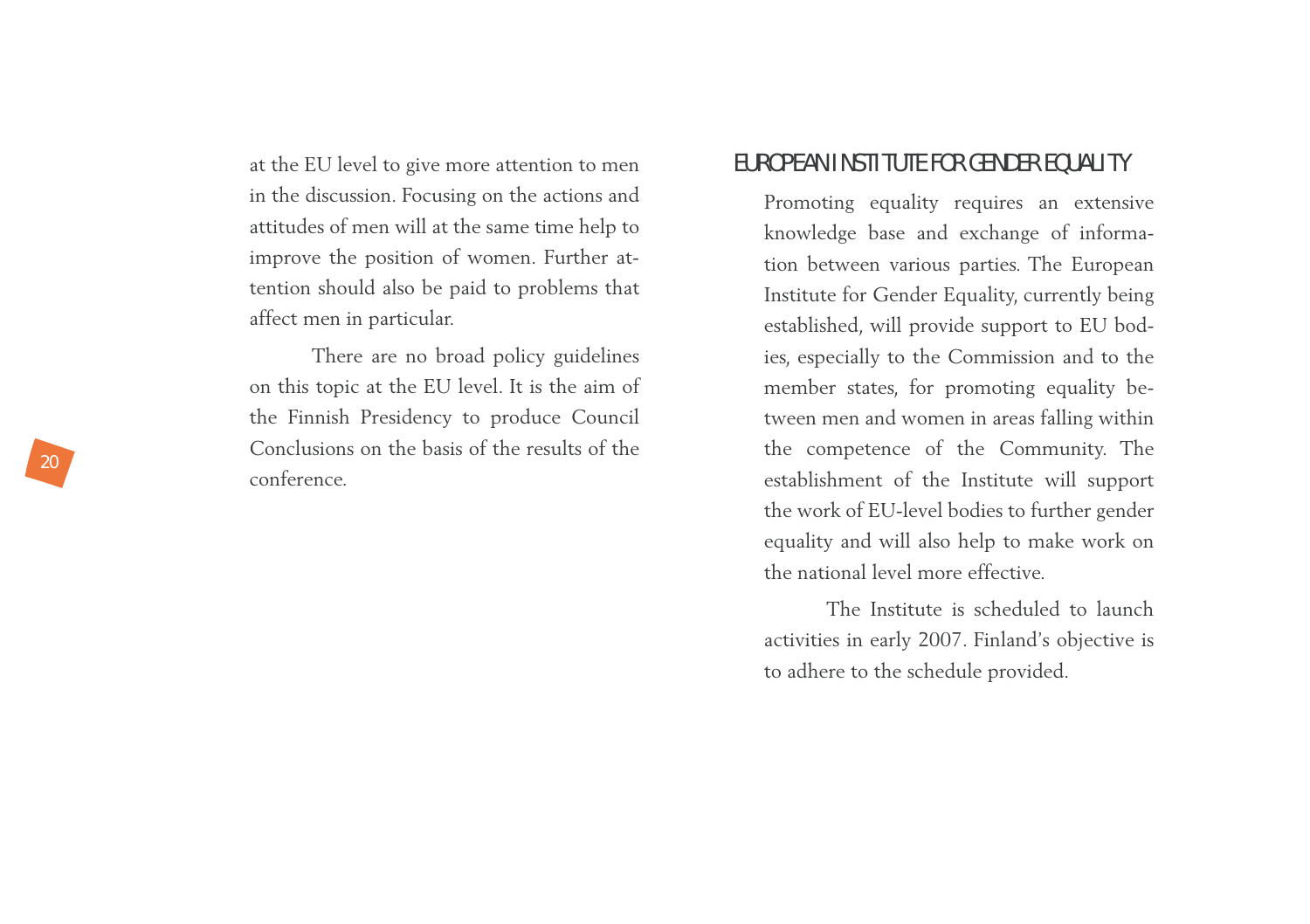### FOLLOW-UP OF THE BEIJING PLATFORM FOR ACTION

The Beijing Platform for Action to improve the position of women will be monitored for its successful implementation with the help of equality indicators to be determined annually at EU level. In autumn 2006, Finland will develop indicators under the theme Equality and Institutional Mechanisms.

The objective is to develop indicators that are comparable and yield added value, and thereby advance the development and assessment of gender equality policy. The objective of the Presidency is to produce Council Conclusions on the theme.

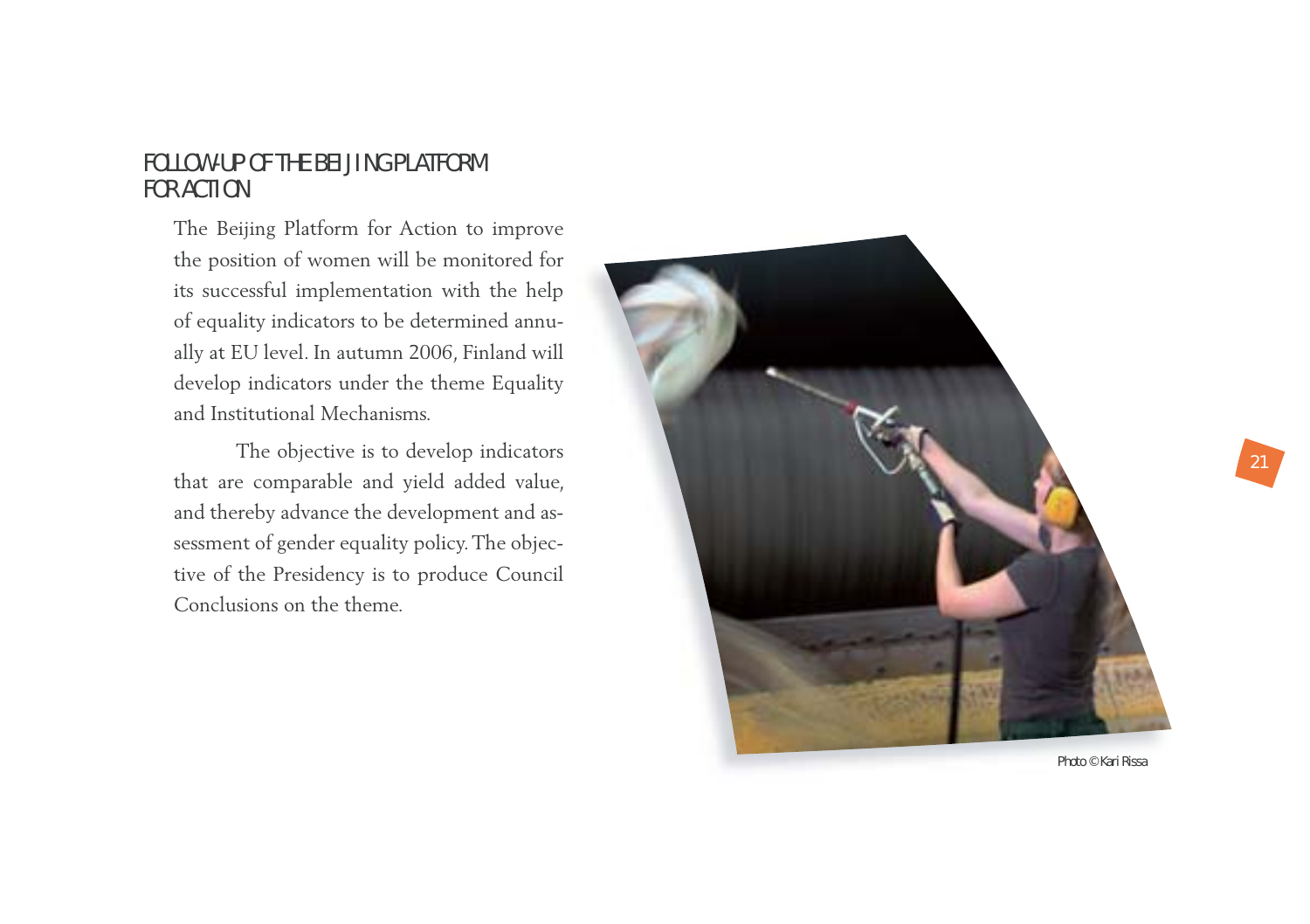### HEALTH POLICY

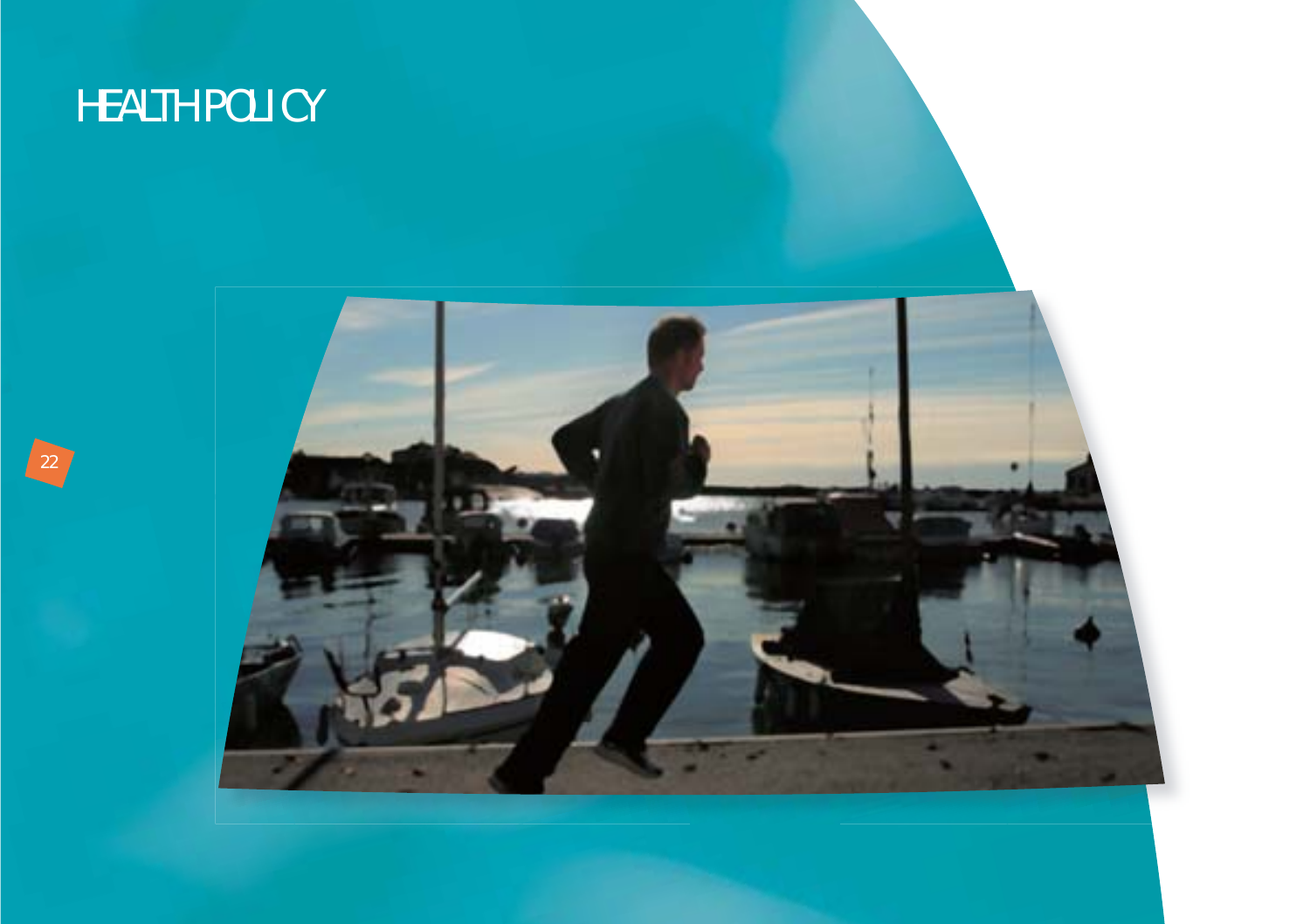Horizontal discussion and a cross-sectoral approach are the common policy denominators during Finland's Presidency. This approach has produced good results in Finland's national health policy. The EU has a clear mandate to promote health and to take account of health impacts outside the health sector in accordance with Article 152 of the Treaty. For health promotion, it is crucial that different EU institutions work together efficiently and effectively.

Health is a value per se, but also an important engine of economic growth. It is time for the Ministers responsible for health to take part in the European discussion on the challenges brought by globalisation and demographic change. Health promotion contributes to improving working ability and the quality of working life, which are of key importance in prolonging the working life. The work environment has a major impact on an individual's wellbeing as well as on physical and mental health.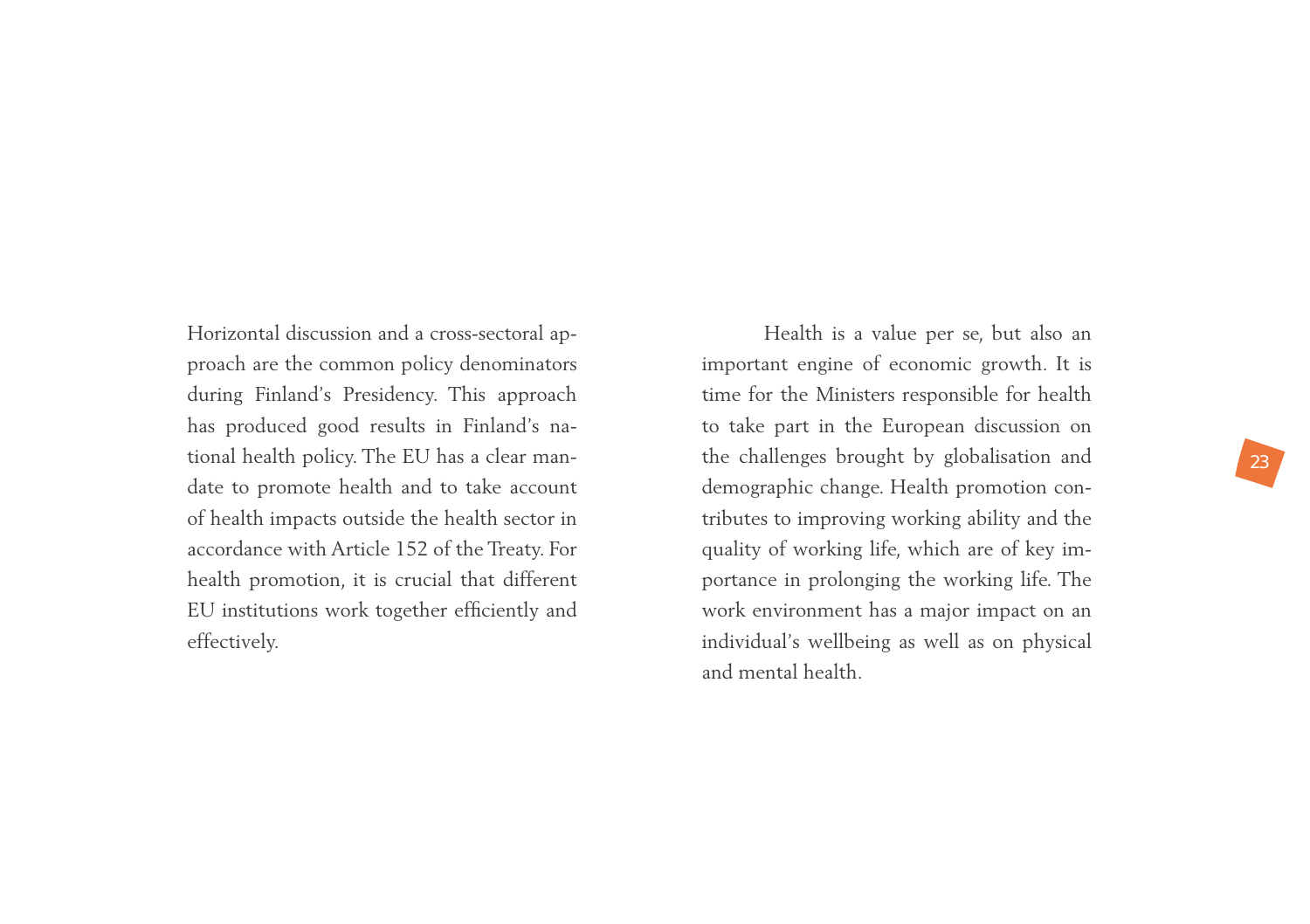### HEALTH IN ALL POLICIES

The Finnish Presidency will make the assessment of health impacts and the inclusion of health aspects in all Union decision-making key priorities in the public health area. Health in All Policies (HiAP) is an important approach because decisions made in various policy sectors will affect determinants of health and thereby the general health of the population. What makes this matter so important is that the risk factors for many major diseases are largely the same. Coherent action across sectors will allow us to improve population health in long term, often without additional investments. For example, decisions on alcohol can have an effect on consumption, which again will reflect on health and social issues.

During the Presidency, Finland will host a high-level conference on the theme "Health in All Policies". This conference will be held in Kuopio 20 and 21 September 2006. Based on the results of the conference, a proposal for Conclusions will be prepared for the EPSCO Council.

### PUBLIC HEALTH AND CONSUMER PROTECTION PROGRAMMES

In the public health and consumer policy areas the basis of Union's decision-making is to improve its citizens competencies to make better decisions regarding their health and consumer behaviour. EU programmes in these areas aim to increase citizens' awareness regarding their health and consumer interests, and to take these interests into consideration in Community decision-making.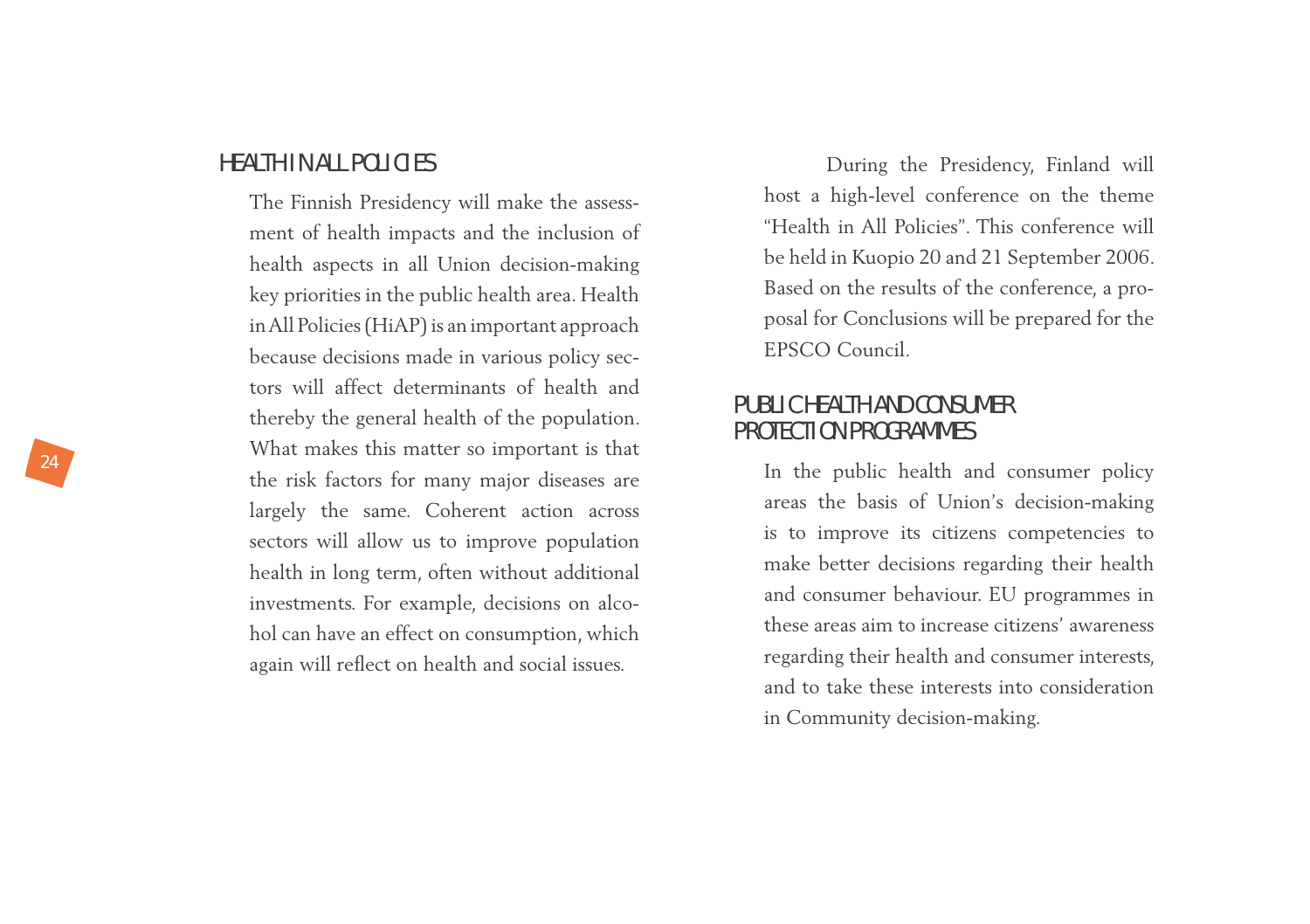According to the Commission's proposal in 2005, the public health and consumer policy programmes were to be combined. However, in its statement the European Parliament proposed that two separate programmes should continue to exist. Furthermore, the programme will be implemented with much less funding than was originally planned. The Commission has therefore made an amended proposal for a Health and Consumer Protection Programme for 2007-2013. Three main objectives have been identified for the public health programme: improving the citizens' health and

safety, promoting health while supporting the growth of affluence and solidarity, and disseminating health information. The proposal emphasises the importance of addressing determinants of health rather than the diseaseoriented approach. Reports and comparisons on health systems have been combined with other measures, and the intended financial support has been reduced in the process.

Finland aims to bring the first reading of the public health programme to a close and to reach political agreement in the Council.

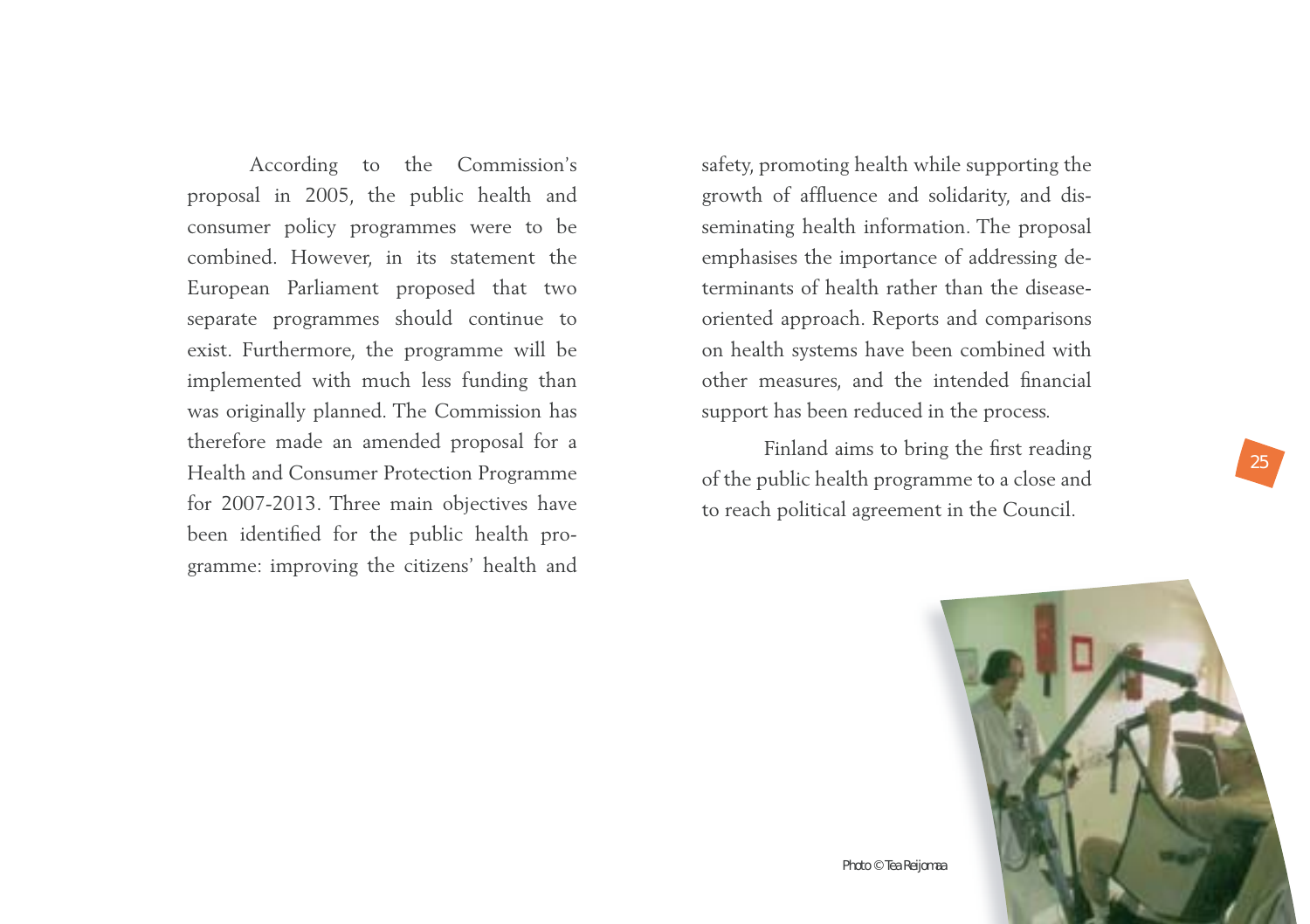### PREVENTING AND COMBATING COMMUNICABLE DISEASES

The World Health Assembly adopted the revised International Health Regulations in 2005, in order to prevent, protect against, control and provide a public health response to the international spread of disease. These regulations define the roles of  $WHO$  and member states when detecting and reporting a threat. One of the key elements of the reform was that the duty to report is not restricted to certain identified diseases

Information on how to prepare for pandemics in the EU member states will continue to be exchanged with the European Centre for Disease Prevention and Control. One of the topical co-operation issues is the possibility of setting up a joint European stockpile for antivirals that would serve as a standby stockpile

supplementing the member states' own stock<sup>p</sup>iles in case of an epidemic outbreak. The EU will work in close co-operation with WHO to prevent pandemics.

The EU offers significant support for the continued fight against HIV/AIDS within the EU, in its neighbouring areas and globally. Finland will address this topic in several contexts such as the agenda of the ASEM6 Summit and in connection with the joint meeting of the social, health and policing sectors on drugs policy "Moving Forward Together" between 6 and 7 September 2006. The key priority in the drugs policy is to strengthen the co-operation with EU's Eastern neighbours.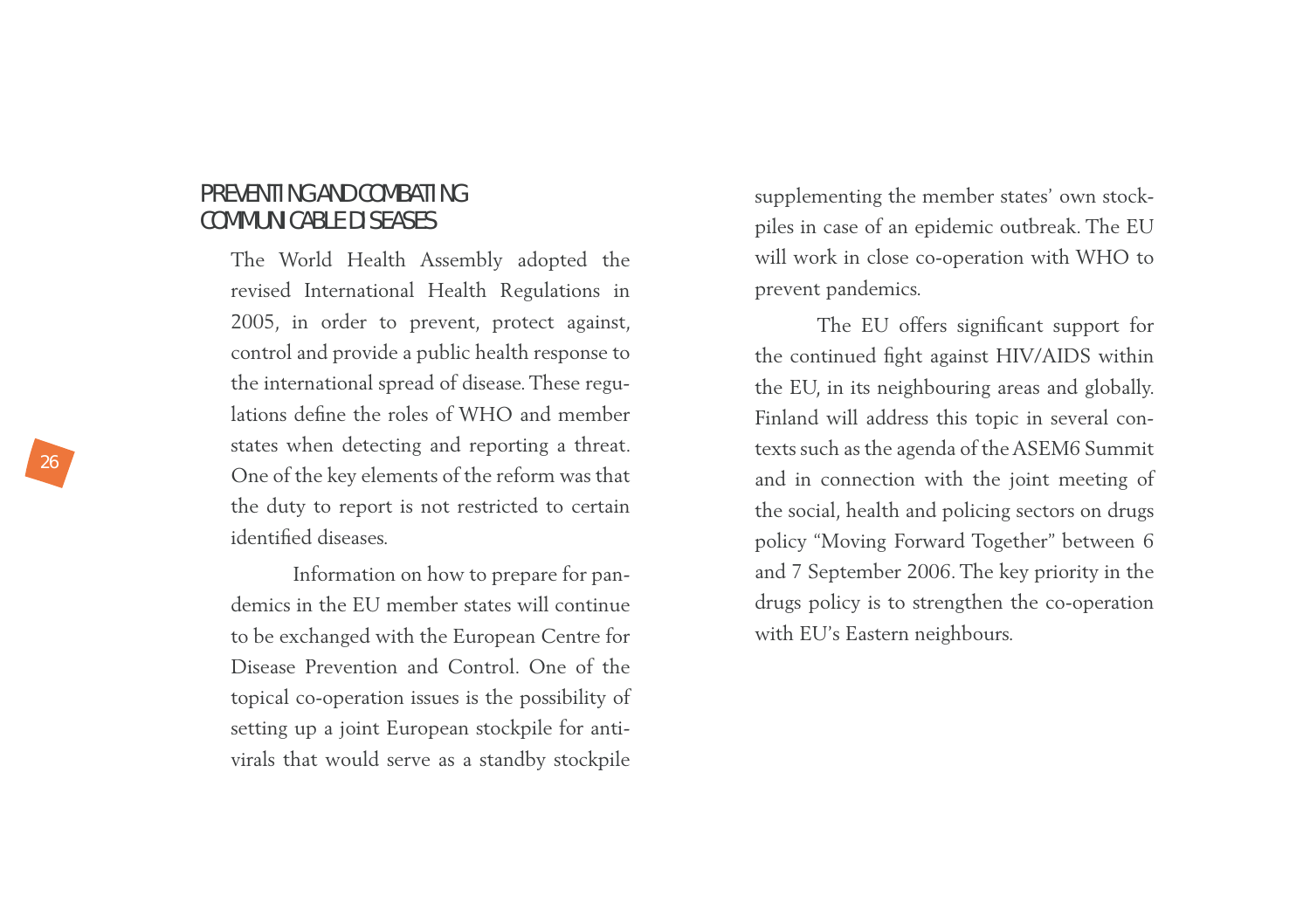### PHARMACEUTICALS AND MEDICAL DEVICES

The Finnish Presidency will continue to address legislative initiatives such as the Proposal for a Regulation on Advanced Therapy Medicinal Products and the revision of the Directive on Medical Devices.

The essential element of the Proposal for a Regulation on Advanced Therapy Medicinal Products is that human tissue engineered products would be included in addition to gene therapy and somatic cell therapy medicinal products in the medicines marketing authorisation process. Council Working Party on Pharmaceuticals and Medical devices and the EPSCO Council will discuss the matter. The Finnish Presidency will pursue political agreement in the Council.

The purpose of the revision of directives on medical devices is to simplify the regulations and to increase the safety of devices by tightening the requirements for market entry. This proposal will make it necessary to consider restrictions concerning the proposal, especially with regard to materials of biological origin. The Finnish Presidency aims to have the Directive adopted in the Council's first reading.

Pharmaceutical Forum will convene during Finland's Presidency. The Forum will seek to define a strategic direction for the work carried out after the G 10 working group on pharmaceuticals and competitiveness. The Ministerial meeting to be held at the end of September will address further action for the G 10 process, investments in research, and patient information.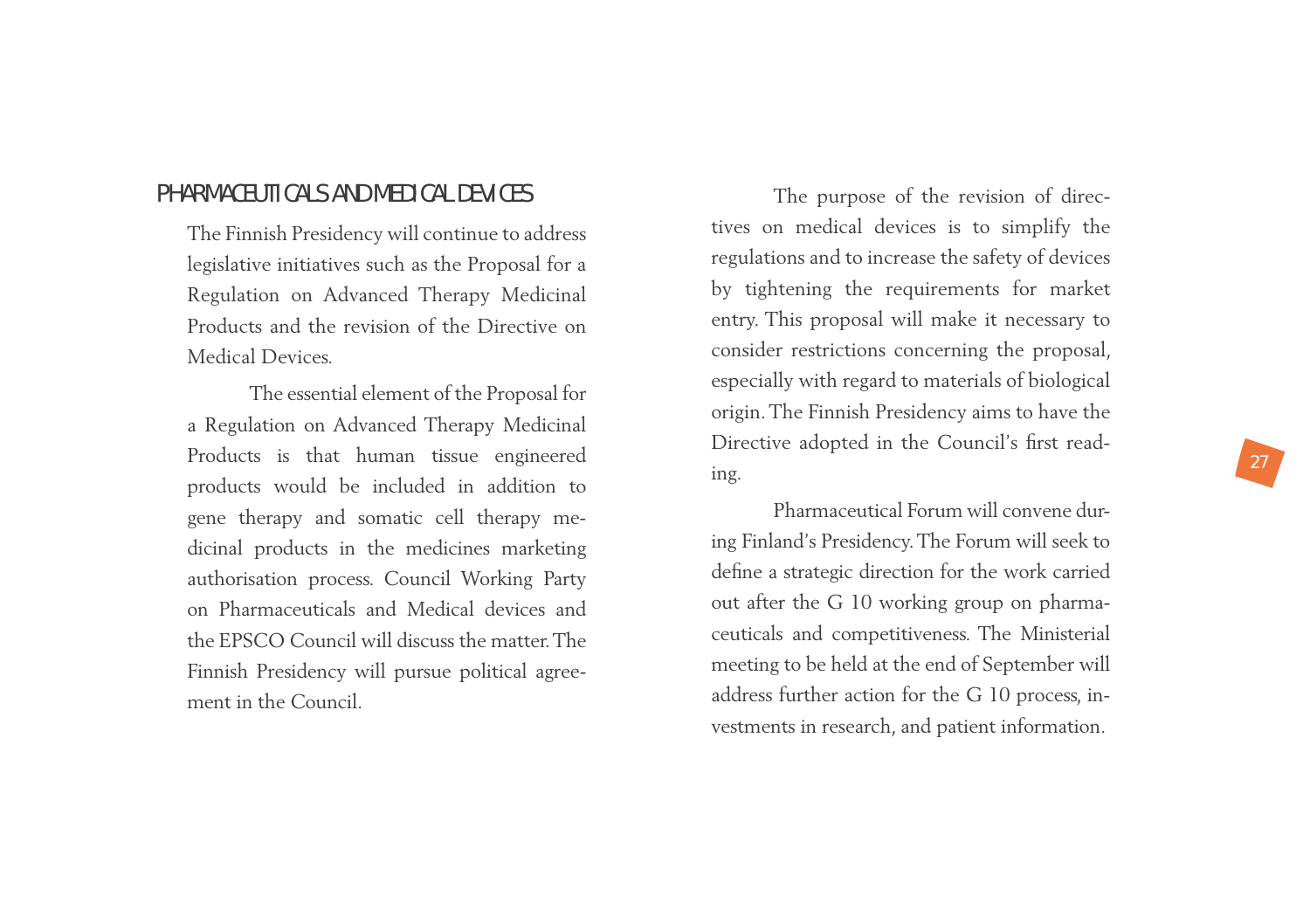### HEALTHY LIFESTYLE (tobacco, alcohol, diet and physical activity recommendations)

Promoting a healthy diet and physical activity, preventing and combating the harmful effects of alcohol and tobacco are key elements in the effort to establish healthier lifestyles in the EU member states. During its Presidency, Finland wants to actively further the discussion of these issues.

By issuing a Green Paper on Promoting healthy diets and physical activity, the Commission launched an open consultation process with the aim of clarifying the measures available to the Community to promote a healthy diet and physical activity. The Council and the Commission will explore suitable further action in the course of this year.

The Commission is also expected to issue a Communication this year on the EU Alcohol Strategy to combat the harmful effects of alcohol. Alcohol is a question that affects the wellbeing of the whole of society in all member states.

The first Conference of the Parties enforcing the WHO Framework Convention on Tobacco Control was held in Geneva in 2006. At the meeting, a decision was made to prepare additional protocols to stop illicit trade in tobacco products, to ban cross-border advertising and sales promotion, and to prepare instructions for the protection of involuntary exposure to cigarette smoke. An agreement was also reached on studying and measuring the ingredients in tobacco products and their combustion products. The next COP will be held in the first half of 2007. The Finnish Presidency will make every effort to further the implementation of the agreed targets. A decision will be made on the basis of the Commission's new proposal to expand the negotiations mandate.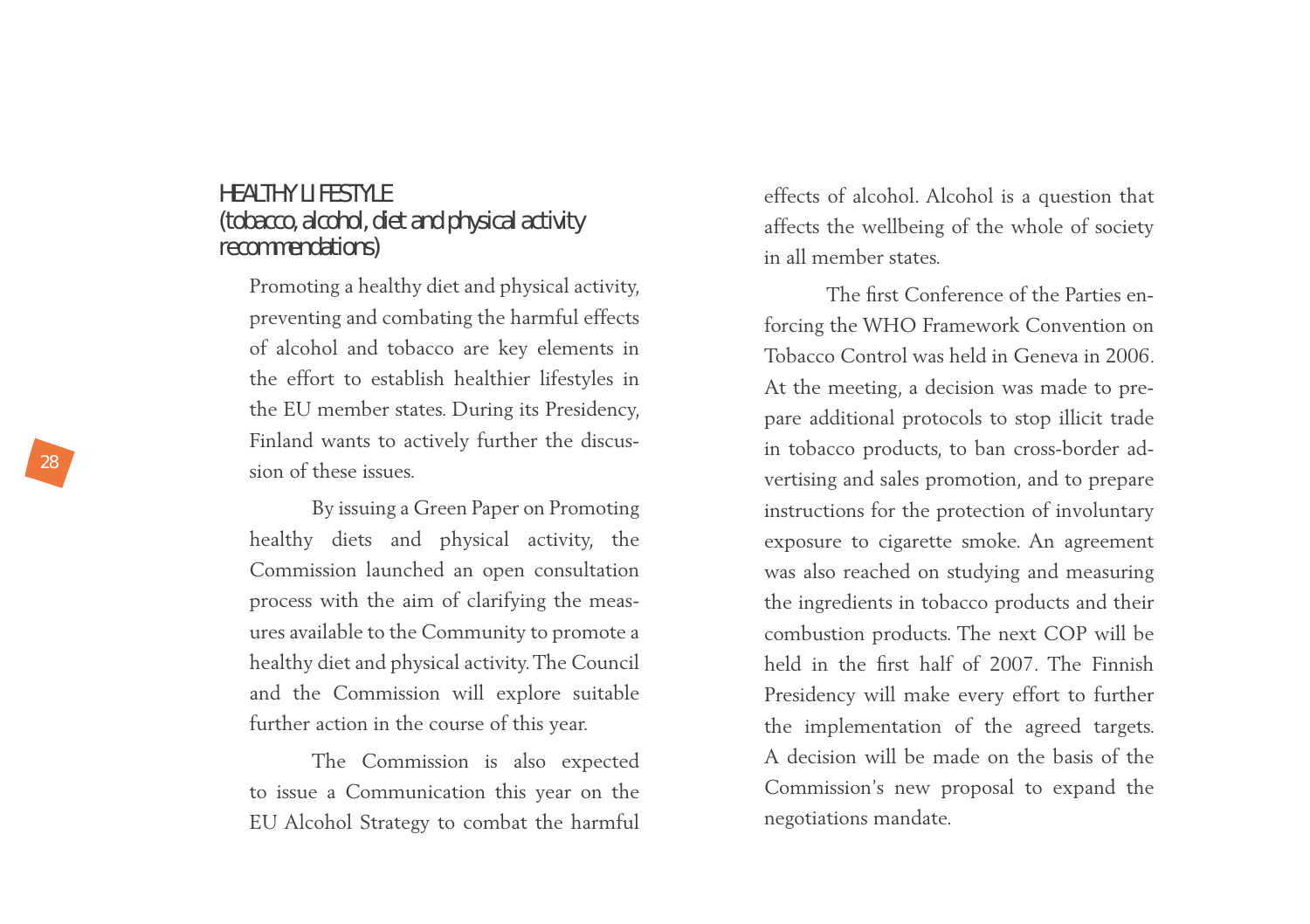### MENTAL HEALTH

During the Finnish Presidency in 1999, mental health was introduced in the Community's public health agenda. The Commission published a Green Paper on Mental Health in October 2005. It specifies a number of EUlevel measures that can promote the mental health of the population. The publication launched an open consultation process as a result of which the Commission intends to publish a Communication on mental health during the Finnish Presidency. The aim is to submit a progress report to the EPSCO Council.

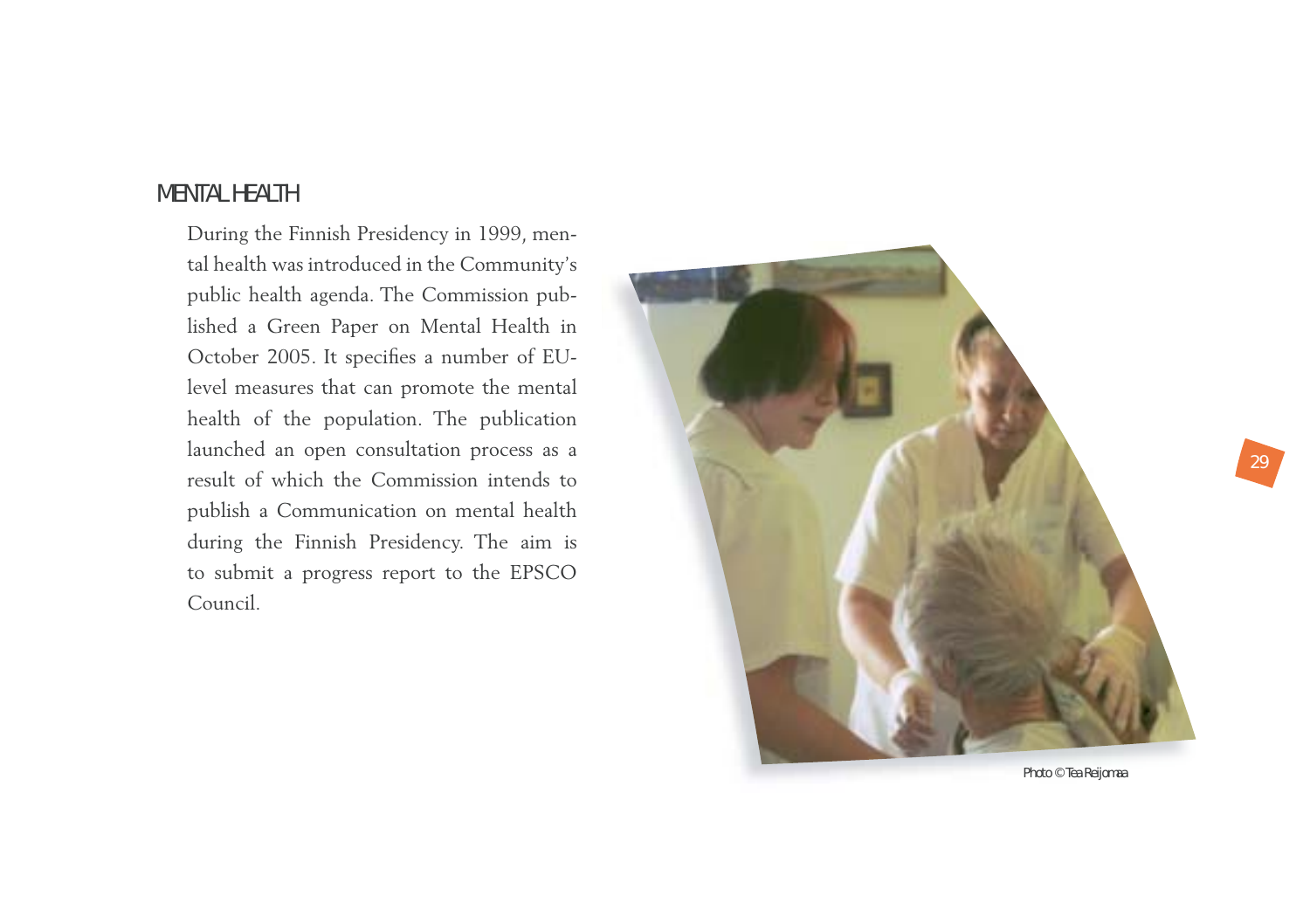# (NB. List is provisional and subject to change.) LIST OF EVENTS JULY—DECEMBER 2006

| <b>Date</b>                                                         | <b>Event</b>                                                                                                                               | Venue                                         | <b>Organiser</b>                                                  |
|---------------------------------------------------------------------|--------------------------------------------------------------------------------------------------------------------------------------------|-----------------------------------------------|-------------------------------------------------------------------|
| DICOUNCIL MEETINGS                                                  |                                                                                                                                            |                                               |                                                                   |
| 30 November - 1 December                                            | Employment, Social Policy, Health and Consumer Affairs Council                                                                             | <b>Brussels</b>                               | MSAH, ML                                                          |
| <b>»</b> INFORMAL MINISTERIAL MEETINGS                              |                                                                                                                                            |                                               |                                                                   |
| $6 - 8$ July  <br>$6 - 7$ October                                   | Informal Meeting of Ministers of Employment, Social Affairs and Health<br>Informal Meeting of Ministers of Gender Equality                 | Helsinki<br>Helsinki                          | ML, MSAH, EUPS<br>MSAH, EUPS                                      |
| <b>»</b> SUMMIT MEETINGS                                            |                                                                                                                                            |                                               |                                                                   |
| 10 - 11 September<br>20 October<br>20 October<br>$14 - 15$ December | Asem 6 Summit (Asia - Europe Meeting)<br>Tripartite Social Summit<br>Informal Meeting of Heads of State and Government<br>European Council | Helsinki<br>Lahti<br>Lahti<br><b>Brussels</b> | PMO, MFA<br>PM <sub>0</sub><br>PM <sub>0</sub><br>PM <sub>0</sub> |
| <b>»</b> CONFERENCES                                                |                                                                                                                                            |                                               |                                                                   |
| 6 - 7 September                                                     | "Moving forward Together" EU Conference on Partnerships between                                                                            | Turku                                         | MSAH, MI, EUPS,                                                   |
| 20 - 21 September                                                   | Stakeholders at Frontline level Responding to Drug Problems<br>Conference on Health in All Policies (HIAP)                                 | Kuopio                                        | STAKES, NBI, EC<br>MSAH, STAKES, NPHI,<br>FIOH, WHO, EUPS, EC     |
| $5 - 6$ October                                                     | Conference on Men and Gender Equality                                                                                                      | Helsinki                                      | MSAH, EC                                                          |
| $16 - 17$ October<br>$16 - 17$ October                              | Employment Conference "Towards Higher Productivity and Better Employment"<br>Fifth European Round Table on Poverty and Social Exclusion    | <b>Espoo</b><br>Tampere                       | ML, EC<br>MSAH, STAKES, EAPN,<br>FFSWH, EC                        |
| 6 - 7 November                                                      | Taking the Steps: Education and Training 2010:<br>Improving Lifelong Guidance Policies and Systems                                         | Jyväskylä                                     | ME, ML, EC                                                        |
| 9-10 November                                                       | Expert Conference "EU's Evolving Social Policy and National Models<br>- Seeking a New Balance"                                             | Helsinki                                      | MSAH, EC                                                          |
| 16-17 November                                                      | European Social Fund Conference                                                                                                            | Saariselkä                                    | ML, EC, Polish ESF<br>Administration<br>Authority                 |
| 22 or 23 November                                                   | Conference on Corporate Social Responsibility                                                                                              | <b>Brussels</b>                               | MTI, ML, EC                                                       |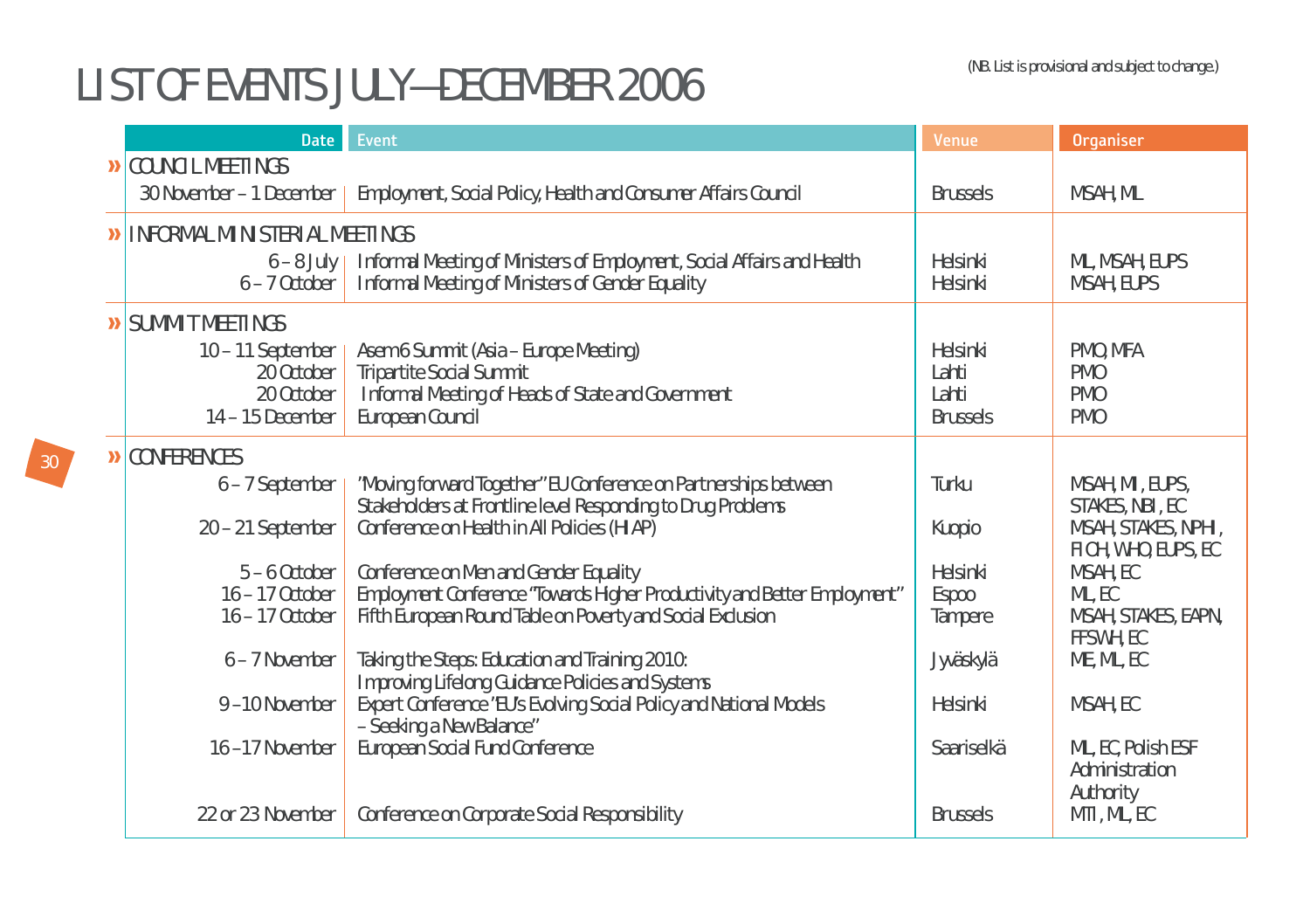|                                         | <b>Date</b>                                                             | Event                                                                                                                                                                                                    | Venue                                        | <b>Organiser</b>                                        |  |
|-----------------------------------------|-------------------------------------------------------------------------|----------------------------------------------------------------------------------------------------------------------------------------------------------------------------------------------------------|----------------------------------------------|---------------------------------------------------------|--|
| >> TECHNICAL AND INSTITUTIONAL MEETINGS |                                                                         |                                                                                                                                                                                                          |                                              |                                                         |  |
|                                         | $6 - 7$ July 1<br>4 - 5 September<br>6-7 September<br>13 - 15 September | <b>Competent Authorities for Medical Devices</b><br>Committee for Medicinal Products for Veterinary Use (CVMP+CMD(v))<br>Heads of Medicines Agencies Meetings<br>International Design for All Conference | Tampere<br>Helsinki<br>Helsinki<br>Rovaniemi | <b>NAM</b><br><b>NAM</b><br><b>NAM</b><br><b>STAKES</b> |  |
|                                         | 14 - 15 September                                                       | Research Benefits for Ageing Population:<br>Dissemination Conference for European Research Results                                                                                                       | Helsinki                                     | STAKES, EC                                              |  |
|                                         | 14 - 15 September                                                       | Nanotechnologies - Safety for Success                                                                                                                                                                    | <b>Espoo</b>                                 | MSAH, Technopolis<br>Ventures Ltd.                      |  |
|                                         | 22 - 23 September<br>25 - 26 September<br>$2 - 3$ October               | Meeting of Chief Dental Officers (CECDO)<br>Meeting of the High Level Group on Gender Equality<br>The Future of Employment in Social Care in Europe                                                      | Helsinki<br>Helsinki<br>Helsinki             | MSAH, EC<br>MSAH, EC<br>FIOH, STAKES,                   |  |
|                                         | 4 October                                                               | Men and Families -pre seminar                                                                                                                                                                            | Helsinki                                     | European Foundation<br>FF                               |  |
|                                         | $10 - 11$ October<br>$12 - 13$ October                                  | Committee for Medicinal Products for Human Use (CHMP+COMP+CMD(h))<br>Meeting of Chief Nursing Officers (CNO)                                                                                             | Helsinki<br>Helsinki                         | <b>NAM</b><br>MSAH, EC                                  |  |
|                                         | 12-13 October<br>$12 - 13$ October                                      | Meeting of Chief Medical Officers (CMO)<br>MISSOC-Meeting                                                                                                                                                | Helsinki                                     | MSAH, EC                                                |  |
|                                         | $12 - 13$ October<br>$17 - 18$ October                                  | (Mutual Information System on Social Protection)<br>European Seminar - Healthy Ageing<br>Informal Employment Committee Meeting                                                                           | Helsinki<br>Helsinki<br>Espoo                | MSAH, EC<br>Folkhälsans Förbund<br>ML                   |  |
|                                         | $17 - 18$ October                                                       | Social Rights and Market Freedoms - Is Better Balance Possible?                                                                                                                                          | Tampere                                      | FFSWH.<br>Social Platform,<br>EAPN                      |  |
|                                         | $18 - 21$ October                                                       | WHO European Healthy Cities Network Meeting:<br>Local Governments for Health and Equity                                                                                                                  | Turku                                        | STAKES, City of Turku                                   |  |
|                                         | 23 - 24 October<br>$25 - 26$ October                                    | Meeting of the Senior labour Inspectors' Committee (SLIC)<br>High Level Committee on Health (HLCH)                                                                                                       | Helsinki<br>Helsinki                         | MSAH, EC<br>MSAH, EC                                    |  |

Events continued »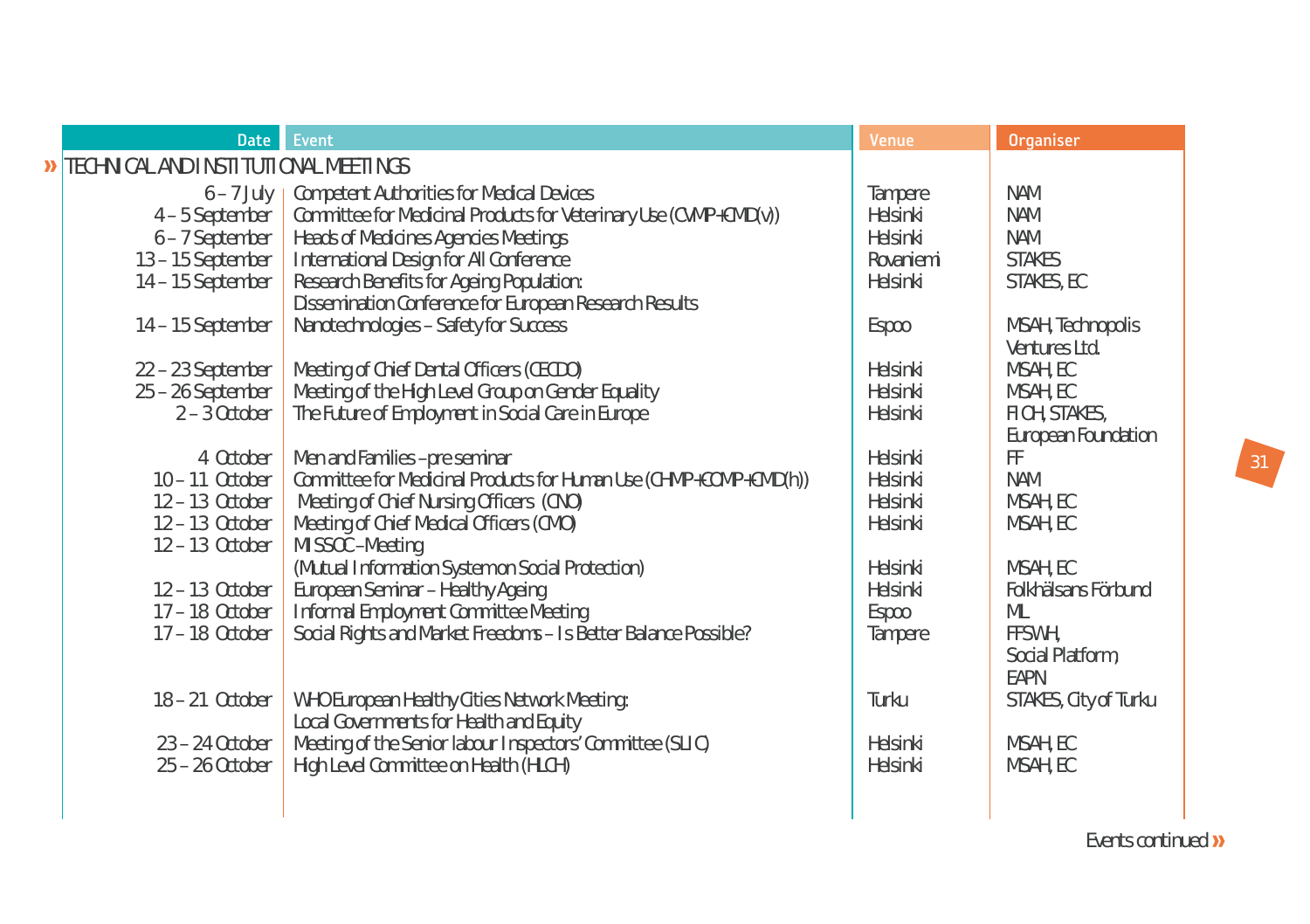| <b>Date</b>                                           | <b>Event</b>                                                                                                                                              | Venue           | <b>Organiser</b>                          |
|-------------------------------------------------------|-----------------------------------------------------------------------------------------------------------------------------------------------------------|-----------------|-------------------------------------------|
| 6 - 7 November                                        | MISEP-Correspondents Meeting)                                                                                                                             | Hämeenlinna     | ML, EC                                    |
|                                                       | (Mutual Information System on Employment Policies                                                                                                         |                 |                                           |
| 6-7 November                                          | Conference on Methodological Workshop on Comparative EU-Statistics on<br>Income and Living Conditions: Issues and Challenges                              | Helsinki        | CSOF, Eurostat                            |
| 8 November                                            | Meeting of the Social Protection Committee (SPC)                                                                                                          | Helsinki        | MSAH, EC                                  |
| 21 November                                           | Meeting of the Permanent Intergovernmental Group, L'Europe de l'Enfance                                                                                   | Helsinki        | MSAH, EC                                  |
| 22 - 24 November                                      | Joint Meeting of the Competent Authorities of the New and Existing Substances                                                                             | Helsinki        | MSAH, EC                                  |
| 23 - 24 November                                      | Meeting of Directors of EU National Public Health Institutes                                                                                              | Helsinki        | <b>NPHI</b>                               |
| 29 - 30 November                                      | Heads of Medicines Agencies Meetings                                                                                                                      | Helsinki        | <b>NAM</b>                                |
| $4 - 5$ December                                      | Directors-General for Employment                                                                                                                          | Lahti           | ML, EC                                    |
| $4 - 5$ December                                      | Conference on Pensioner Poverty                                                                                                                           | Helsinki        | STAKES, European                          |
|                                                       |                                                                                                                                                           |                 | Centre for Social<br>Policy and Research, |
|                                                       |                                                                                                                                                           |                 | SIIF, PSC, EC                             |
| $11 - 12$ December                                    | Restorative Justice in the European Judicial Area                                                                                                         | Helsinki        | MJ, MSAH, ACVOM                           |
|                                                       | - Current Practice and Future Strengthening of Networking                                                                                                 |                 |                                           |
|                                                       | >> Other events organised between 1 July and 31 December and a conference organised before                                                                |                 |                                           |
| the beginning of the Finnish EU Presidency 29-30 June |                                                                                                                                                           |                 |                                           |
|                                                       | 29 - 30 June   Health in the World of Work-conference                                                                                                     | <b>Espoo</b>    | MSAH, FIOH                                |
| $3 - 5$ July                                          | UN Economic & Social Council High-Level Segment                                                                                                           | Geneve          | UN Economic and                           |
|                                                       |                                                                                                                                                           |                 | Social Council                            |
|                                                       | "Creating an environment at the national and international levels conducive to generating full and productive employment and decent work for all, and its |                 |                                           |
|                                                       | impact on sustainable development"                                                                                                                        |                 |                                           |
| 3-5 September                                         | ASEM Labour and Employment Ministers Meeting                                                                                                              | Potsdam         | Germany                                   |
| 29 September                                          | <b>Pharmaceutical Forum</b>                                                                                                                               | <b>Brussels</b> | EC                                        |
| 13 - 14 November                                      | EUROMED Ministerial Conference on Strengthening                                                                                                           | <b>Istanbul</b> | MFA, MSAH                                 |
|                                                       | the role of Women in society                                                                                                                              |                 |                                           |
| 30 November                                           | The European Day of Patients' Rights                                                                                                                      | <b>Brussels</b> | Active Citizenship<br>Network (ACN)       |
| $4 - 5$ December                                      | Conference on Decent Work                                                                                                                                 | <b>Brussels</b> | EC                                        |
| 11 - 12 December                                      | Closing Conference for the European Year of Workers' Mobility                                                                                             | Lille           | EC, France                                |
| 14 December                                           | European Conference CPD Improving Health Care                                                                                                             | Luxemburg       | <b>CPME</b>                               |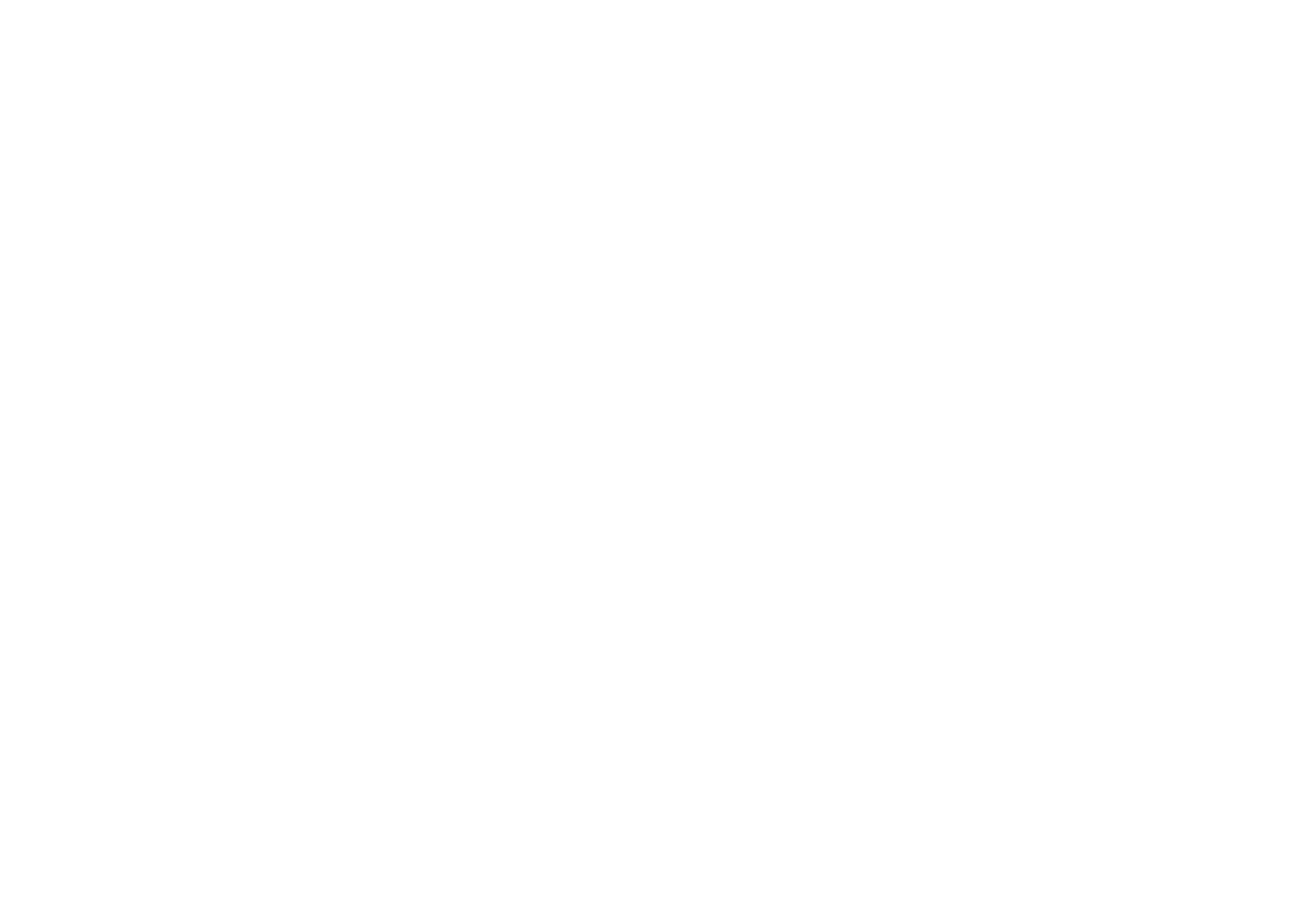### CONTACT INFORMATION



MINISTRY OF<br>SOCIAL AFFAIRS AND HEALTH Finland

Ms Pirjo Pietilä EU-assistant (Social Policy) Tel. +358 9 160 74621Fax. +358 9 650 442E-mail: eu2006@stm.fi

Mr Tuomas Leppo EU-assistant (Health) Tel. +358 9 160 74203Fax. +358 9 650 442E-mail: eu2006@stm.fi

Ms Barbro Söderlund Press Officer Tel. +358 9 160 73124Fax. +358 9 160 74328E-mail: eu2006@stm.fi



Ms Anna Bruun EU-assistantTel. + 358 10 60 48014Fax. +358 10 60 48013E-mail: eu2006@mol.fi

Mr Mikko Myller Press Officer Tel. + 358 50 396 0074Fax. +358 10 60 48059E-mail: mikko.myller@mol.fi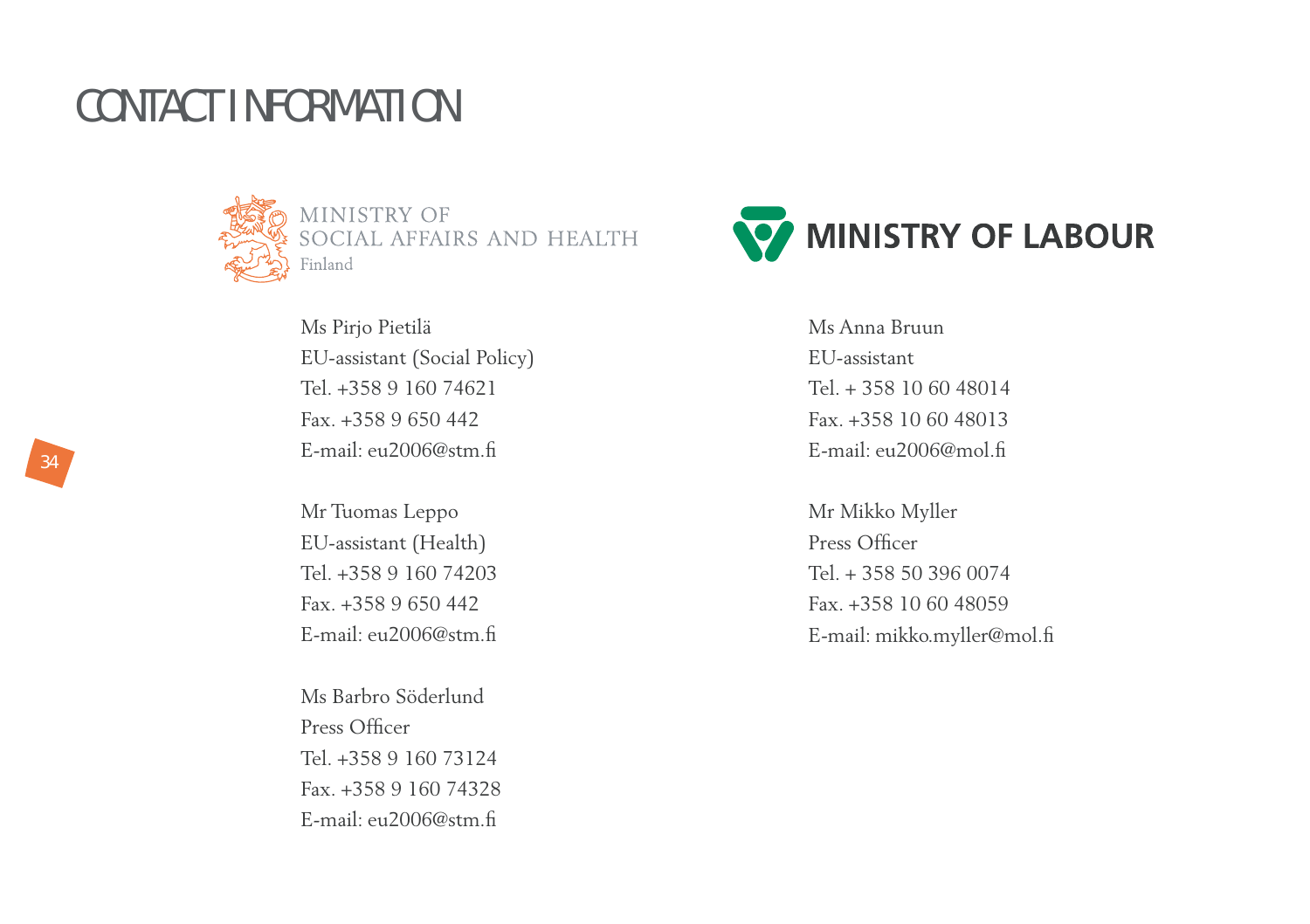







All work-related pictures on this brochure are outcome of a competition organised as part of a Safe Start Campaign announced by the European Agency for Safety and Health at Work.